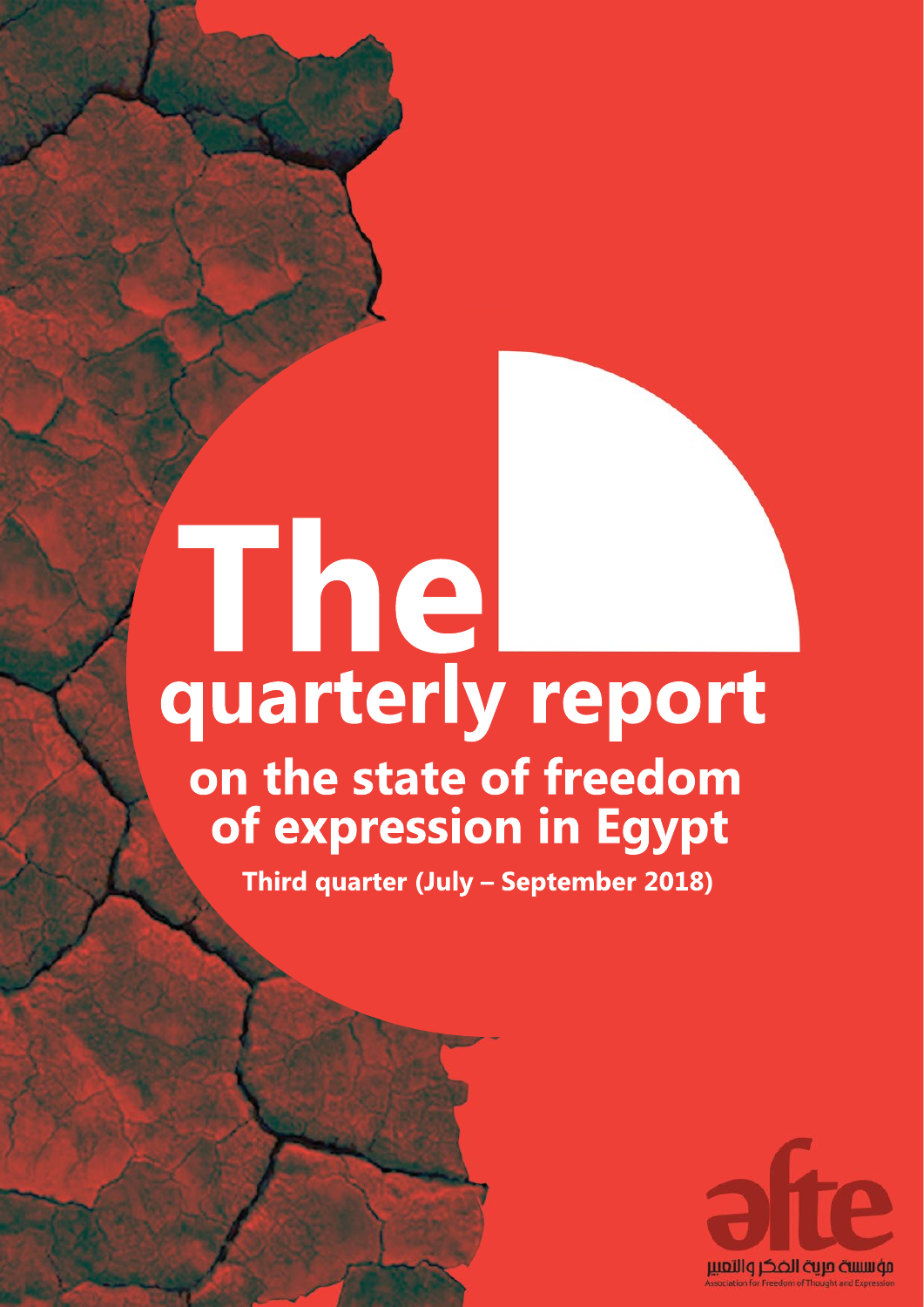# Situation of Freedom of Expression in Egypt **3<sup>rd</sup> Quarterly Report (July – September 2018)**

Prepared by Sarah Mohsen, Researcher Wessam Atta, Director AFTE Monitoring and Documentation Unit

> Editor Mohamed Abdel Salam, Director AFTE Research Unit

**Publisher: Association o Freedom of Thought and Expression**

info@afteegypt.org www.afteegypt.org

**Cover Design: Internal Design: Amal Hamed**

هذا المُصنَّف مرخص موجب رخصــة المشـــاع الإبــداعى: النســـــبة، الإصــــدارة ٤,٠.



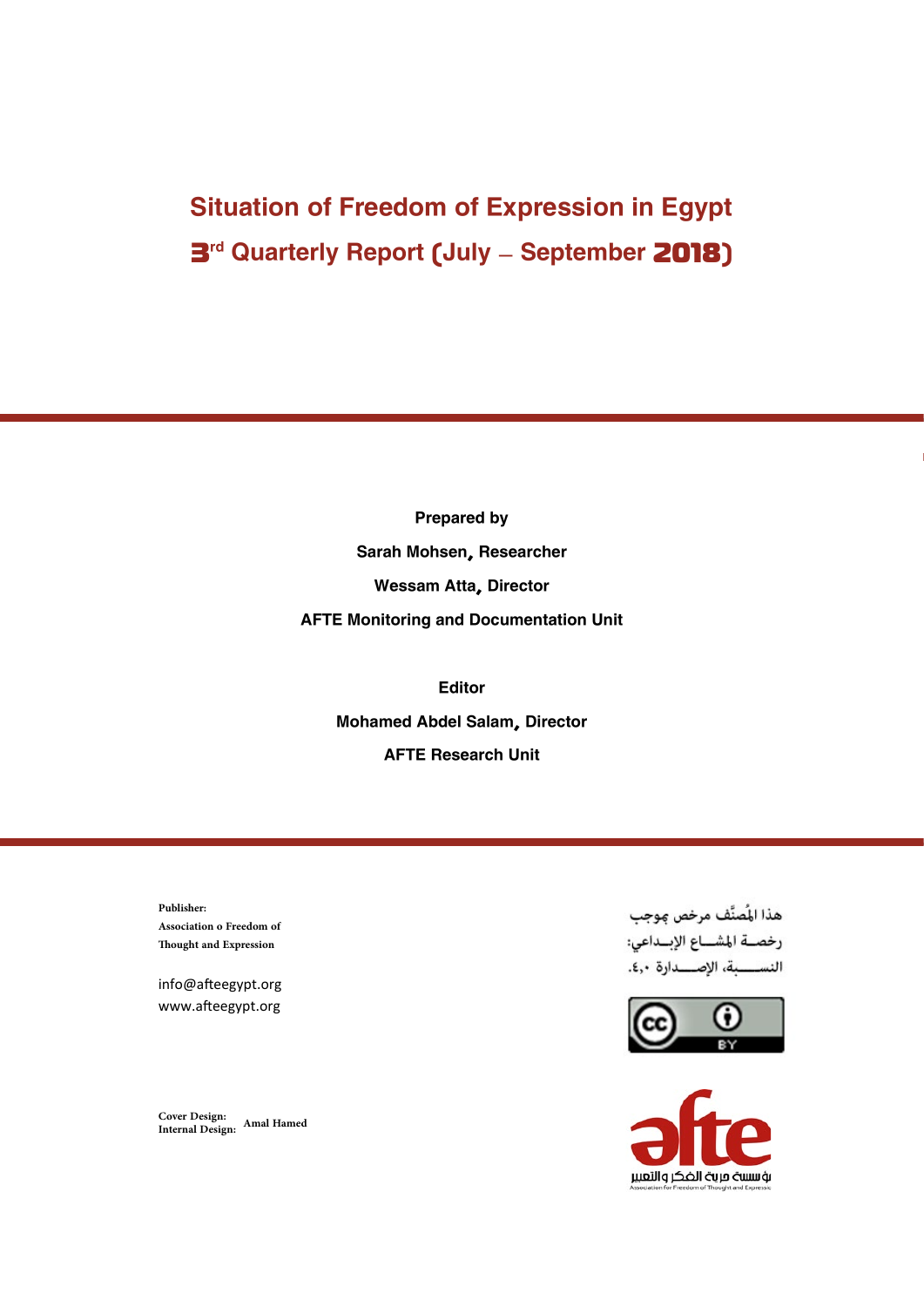# **Contants**

| <b>Report Methodology</b><br>4 |                                                                                                   |    |  |
|--------------------------------|---------------------------------------------------------------------------------------------------|----|--|
|                                | <b>Introduction</b>                                                                               |    |  |
| Ι.                             | Review of situation of freedom of expression                                                      | s  |  |
|                                | Attempts at constitutional amendments: an additional drive for constraining freedom of expression | s  |  |
|                                | President ratifies media and electronic crime laws: various penalties await opposition            | 8  |  |
|                                | Seizing media outlets: New suspicions surround ownership of media outlets                         | 12 |  |
| II.                            | Presentation and analysis of patterns of violations of freedom of expression                      | 13 |  |
|                                | Press and media freedom                                                                           | 15 |  |
|                                | <b>Digital rights</b>                                                                             | 19 |  |
|                                | <b>Freedom of creativity</b>                                                                      | 21 |  |
| III.                           | Recommendations regarding protection of freedom of expression                                     | 25 |  |
| 26<br><b>Conclusion</b>        |                                                                                                   |    |  |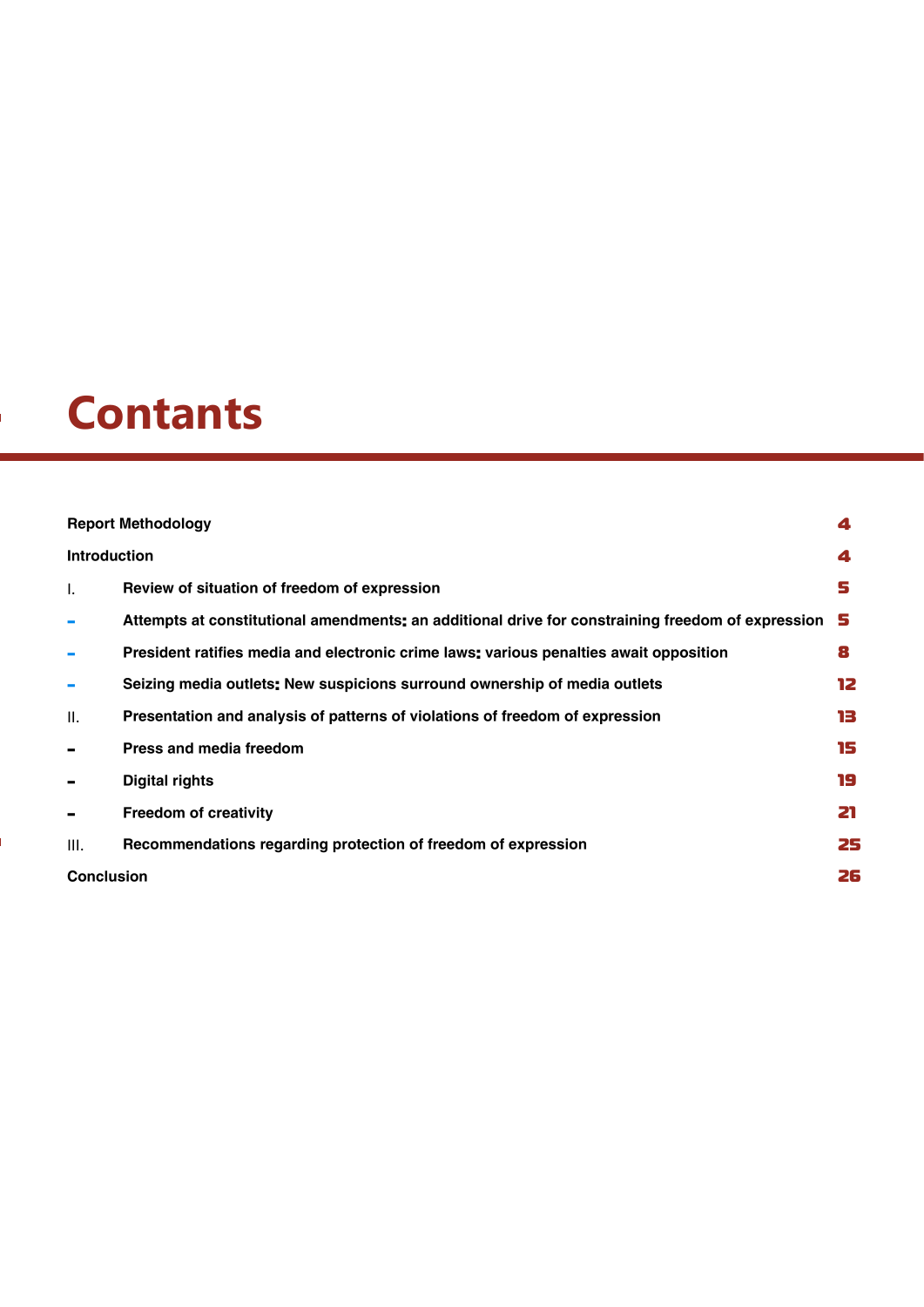## Report Methodology

This report was based on the presentation and analysis of some issues related to the right to freedom of expression and information, in order to assess related general policies of state institutions, including the legislative establishment. The report reviews violations documented accordance with the monitoring and documentation methodology of [AFTE,](https://afteegypt.org/%D9%85%D9%86%D9%87%D8%AC%D9%8A%D8%A9-%D8%A7%D9%84%D8%B1%D8%B5%D8%AF-%D9%88%D8%A7%D9%84%D8%AA%D9%88%D8%AB%D9%8A%D9%82) in the period from 26 June to 25 September 2018, analyzing their patterns, with a view to demonstrating the impact of public policies on the right to freedom of expression.

# Introduction

The report involves a presentation and analysis of the third quarter of 2018, beginning from the first of July and ending at the end of September. This period witnessed renewed debate on amending the articles of the constitution to allow El Sisi to continue in office for a longer period than his second term, which ends in 2022.

The report attempts to review developments in the constitutional amendment process. The report tries to explain the impact on freedom of expression and the authority's practices towards critical and opposing voices; reviews the state of freedom of expression by referring to the President's ratification of the media laws and the combating of information technology crimes, and the regulations and legislations imposed by these laws to limit the freedom of media and digital rights and to prosecute journalists and activists with a large number of penalties and obstacles.

In addition, the report sets out a section to highlight the evolution of media security activity by tracking new acquisitions by the Egyptian Media Group, the latest of which was the acquisition of the CBC network during the reporting period.

The second section reviews the patterns of violations in three areas - freedom of information, digital rights, and freedom of creativity - to reach conclusions, which acquaint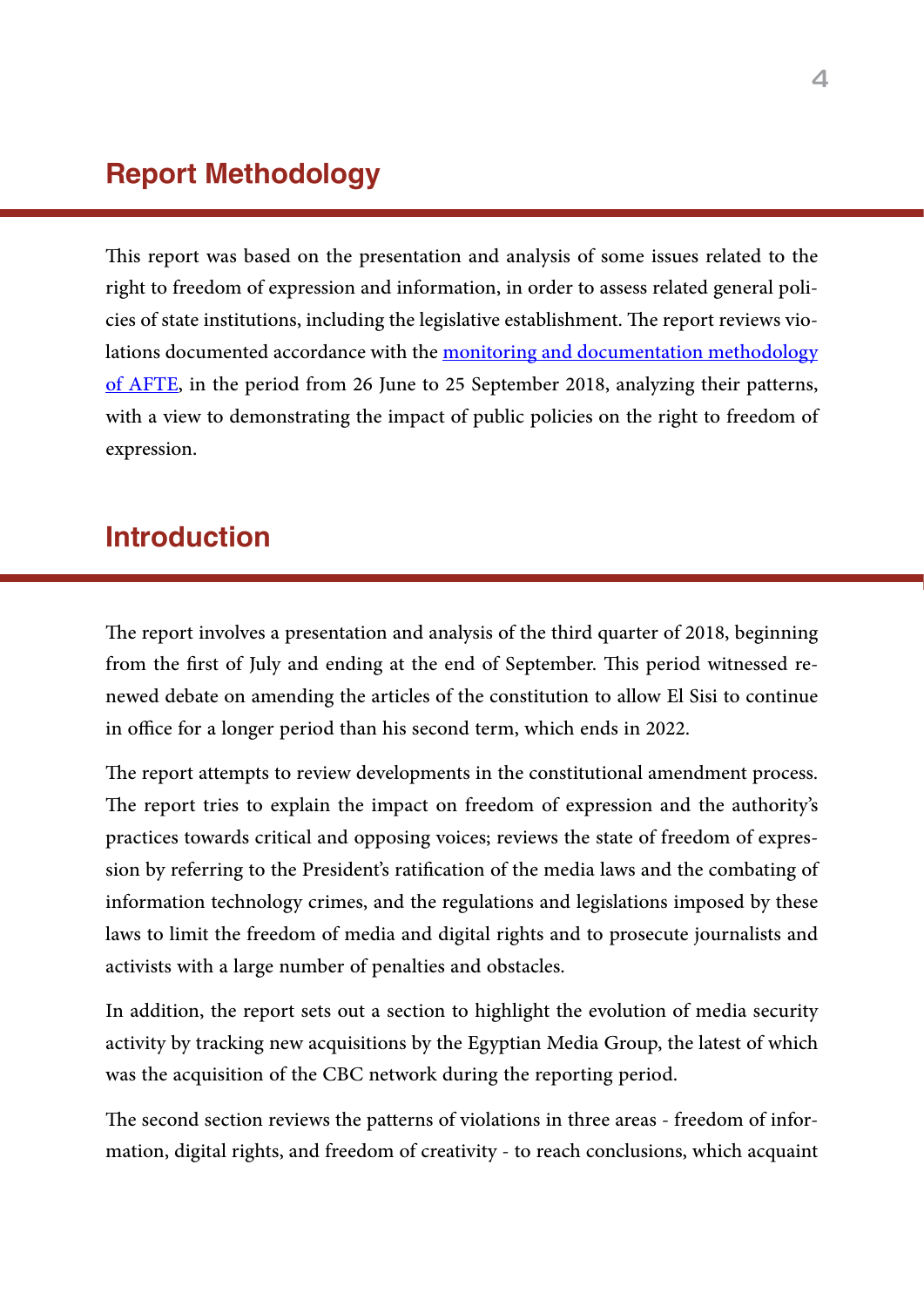the reader with the motives of authorities in violating freedom of expression. In view of the importance of violations documented by the Monitoring and Documentation Unit of AFTE, they are attached in detail to this report.

The report concludes with a number of recommendations made by AFTE to the concerned state authorities as well as to target groups and groups that are engaged in discussions with Egyptian authorities to protect and promote freedom of expression and information.

This report is the last in the 2018 quarterly reports, and the next report will be the annual report for 2018, to be released by AFTE at the beginning of 2019.

## I. Review of situation of freedom of expression

In its first section, the report highlights a number of pressing issues during the third quarter of 2018, in order to understand developments at the policy and legislative levels that relate to freedom of expression. The report proceeds from claims to amend articles of the Constitution, so as to extend the term of President El Sisi to 6 instead of 4 years.

In general, ensuring that El Sisi remain in power for a longer period of time is a current major objective of the Authority, for which it imposes great obstacles and restrictions on freedom of expression, so that opponents and activists defending democracy cannot rally citizens against these amendments.

### Attempts at constitutional amendments: an additional drive for constraining freedom of expression

The demands to amend the presidential term cannot be seen as a new event in Egyptian political life. These claims existed prior to the last presidential elections and were aimed at ensuring that El Sisi remain in power until at least 2026, i.e. to extend a presidential term to six years, renewable once. Alaa Abed, head of the parliamentary Human Rights Committee called for amending the constitution in 2017, so that the years of the presi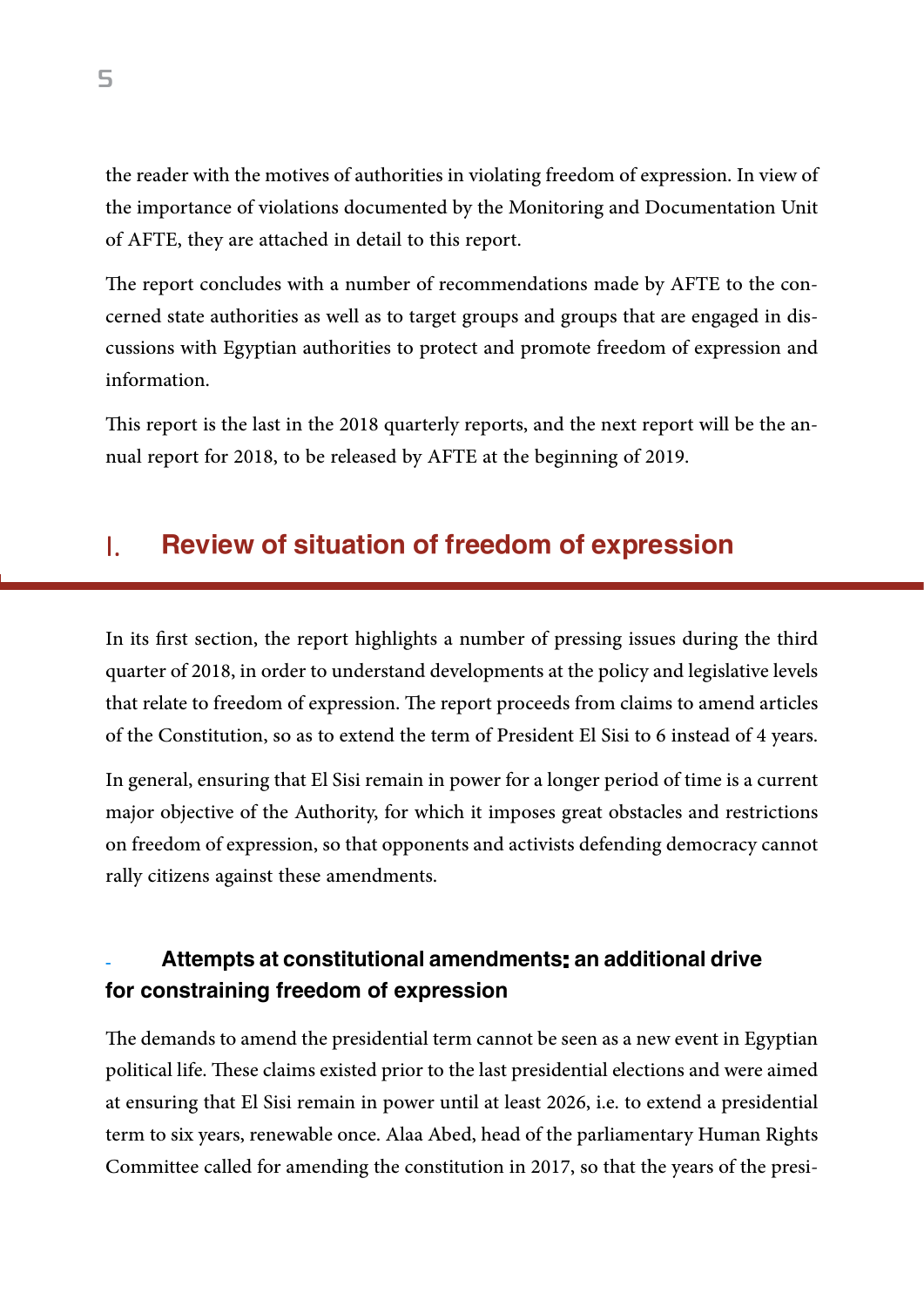dential term would be increased to six years. MP Ismail Nasruddin called for the same<sup>1</sup>. .

The current authority may not have been able to amend the constitution before the presidential elections, so the talk has been revisited after President Sisi was reassured of his victory in the presidential elections after removing his main rivals. Former chief of staff of the armed forces, Sami Annan, is in detention and subject to military investigations, while former Prime Minister Ahmed Shafiq has not appeared in any political events since he was ousted from running in the last presidential race.

The Chairman of the parliamentary committee on Culture and Information, Osama Haikal, on 5 August 2018, said that the 4-year term of the presidency is a short period, and must be changed, while it is important to maintain the maximum limit of a two term presidency<sup>2</sup>. In another statement, Heikal stressed that sooner or later the constitution must be amended, because some articles are impossible to implement<sup>3</sup>. .

"The Brotherhood's bet is on the post-Sisi period, whether it ends in 2022 or extended by the people's will to 2024," wrote Yasser Rizk, a journalist close to the presidency, indicating a tendency in the backrooms of the current power to make a constitutional amendment allowing the continuation of the President in power<sup>4</sup>. .

It is expected that parliament will address the amendment of the articles of the presidential term during the cycle, which began in October 2018, according to a report published by the website of Mada Masr. 5

Despite the plurality of voices calling for amending the constitution, there were also opposing positions. The Conservative Party's Assistant for Political Affairs issued a statement<sup>6</sup> saying that "the amendment of the constitution in this period is a distor-

<sup>1.</sup> Reuters, Egyptian deputy demands to accelerate the amendment of the Constitution to make the presidency 6 years, 12 August 2017, Last visit: 20 September 2018, <https://bit.ly/2RqfJYY>

<sup>2.</sup> Ibid

<sup>3.</sup> Nemeen Afifi, Osama Heikal: 4 years too short a term for the presidency.. I refuse extend presidential terms more than twice. Alwatan, August 2018, date of the last visit: 20 September 2018, <https://bit.ly/2RsnbTM>

<sup>4.</sup> Yasser Rizk, Talks of "reconciliation" in the presidency of the Sisi and beyond, Al Masry Al Youm, August 29, 2018, the last visit: 20 September 2018 <https://bit.ly/2ClHwq8>

<sup>5.</sup> Rana Mamdouh, "Amendment of the Constitution".. Plan of continuation of El Sisi as president after the last mandate, Mada Masr, 3 June 2018, the date of last visit: 20 September 2018 <https://bit.ly/2P8Ak2w>

<sup>6.</sup> Mohamed Hamed, Conservative Party: We reject attempts to amend the presidential term in the Constitution, Al Watan, 5 June 2018, Last visit: 20 September 2018, Link[:https://bit.ly/2IHjzt2](https://bit.ly/2IHjzt2)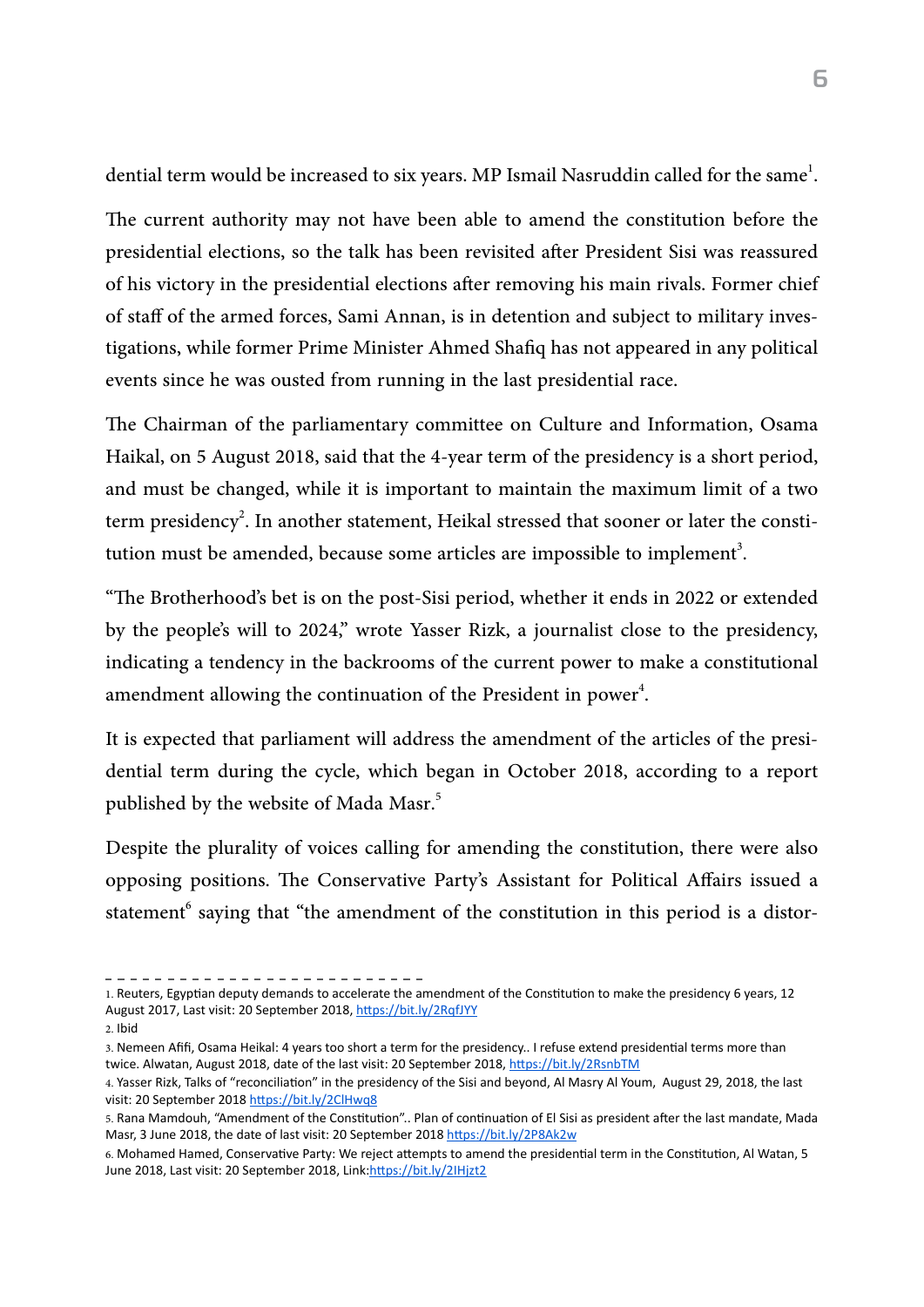tion of the popular will. Talking about amending the article concerning presidential terms is a twisting of the will of the voters who approved the constitution and those who elected the president for a second term of 4 years; a prejudice to the constitutional texts is a violation of the state". The Conservative Party has six seats in the House of Representatives out of a total of 594 seats.

The continuing attempts to amend articles of the constitution have likely affected the state of freedom of expression in Egypt during the period covered by the report, in which prominent opposition activist Masoum Marzouq and several other activists were arrested on 23 August 2018 $^7$  after Marzouk announced his call for a referendum concerning El Sisi's remaining in power. This group, which also includes academic Yahya al-Qazzaz, is still in pre-trial detention and has been charged by the Supreme State Security Prosecution, in case no. 1305/2018, of participation with a terrorist group in achieving its objectives and receiving foreign funding for this purpose.<sup>8</sup>

These charges show the continuation of the crackdown on dissidents known to be affiliated to the Nasserite tendency, who have not been accused by El Sisi before of supporting terrorism. It seems that the calls of Massoum Marzouk caused great discomfort in the midst of ruling circles, which seek to keep the president in power until after the end of his second term in 2022.

It can be said that the desire to suppress dissenting voices is reflected in all aspects of freedom of expression, which is discussed in detail later in this report. Activists, who use the Internet as a means of voicing their views on the current authority, continue to suffer pre-trial detentions. Blogger Wael Abbas is one of the most prominent of these activists, as well as activist Amal Fathi, who was sentenced by Maadi Misdemeanor Court to two years imprisonment, a bail of 10,000 pounds and a fine of 20,000 pounds to suspend the sentence until the appeal was approved on September 29, 2018. Fathi's charges are related to a video she posted on Facebook where she criticized the current  $regime<sup>9</sup>$ . .

<sup>7.</sup> France 24, Egyptian authorities arrest three prominent opponents of El Sisi, including a former ambassador, 23 August 2018, the date of the last visit: 20 September 2018, Link[:https://bit.ly/2o8d0q0](https://bit.ly/2o8d0q0)

<sup>8.</sup> Mohammed Faraj, Masoum Marzouk and Yahya Al-Qazzaz imprisoned for 15 days in a new case. El Shorouk, 24 August 2018, Last visit: 20 September 2018, Link[:https://bit.ly/2PfmVFX](https://bit.ly/2PfmVFX)

<sup>9.</sup> AFTE: Maadi court of misdemeanor orders a fine and imprisonment of Amal Fathi in the "insult to public modesty" case, 29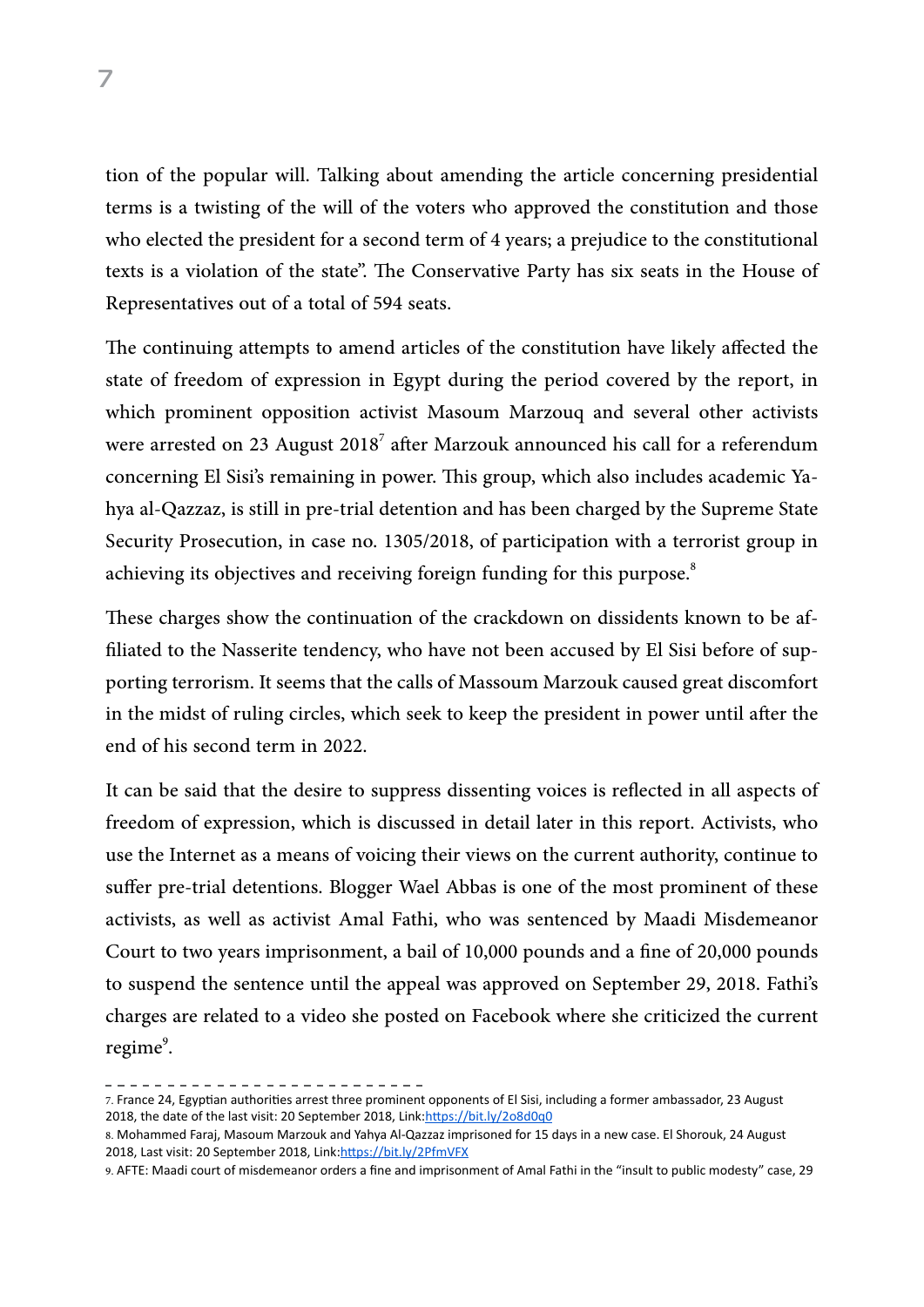On the other hand, President Sisi ratified four new laws, with the aim of controlling the media and the Internet, while intelligence agencies continue to acquire television channels owned by businessmen, through companies created with the funding and management of security bodies. Thus, the current practices of the Authority are no longer limited to their fears of protests against them, as much as they focus on preventing any opposition to amending the Constitution, in order to ensure that El Sisi remains in power.

## President ratifies media and electronic crime laws: various penalties await opposition

The current authority continues to use legislation to restrict freedom of expression. The Parliament is working on the proposal and drafting of legislation, which the President approves without regard to domestic and international objections to those repressive laws. During the reporting period, President El Sisi ratified four laws to suppress freedom of expression, all of which were published in the Official Gazette:

• Law on Combating Information Technology Crimes, No. 175 of 2018, published in the Official Gazette on 14 August 2018.

• Law regulating the press and media and the Supreme Council Media Regulation, No. 180 of 2018, published in the Official Gazette, on 27 August 2018.

• Law of the National Press Authority, No. 179 of 2018, published in the Official Gazette, on 27 August 2018.

 •Law of the National Information Authority, No. 178 of 2018, published in the Official Gazette on 27 August 2018.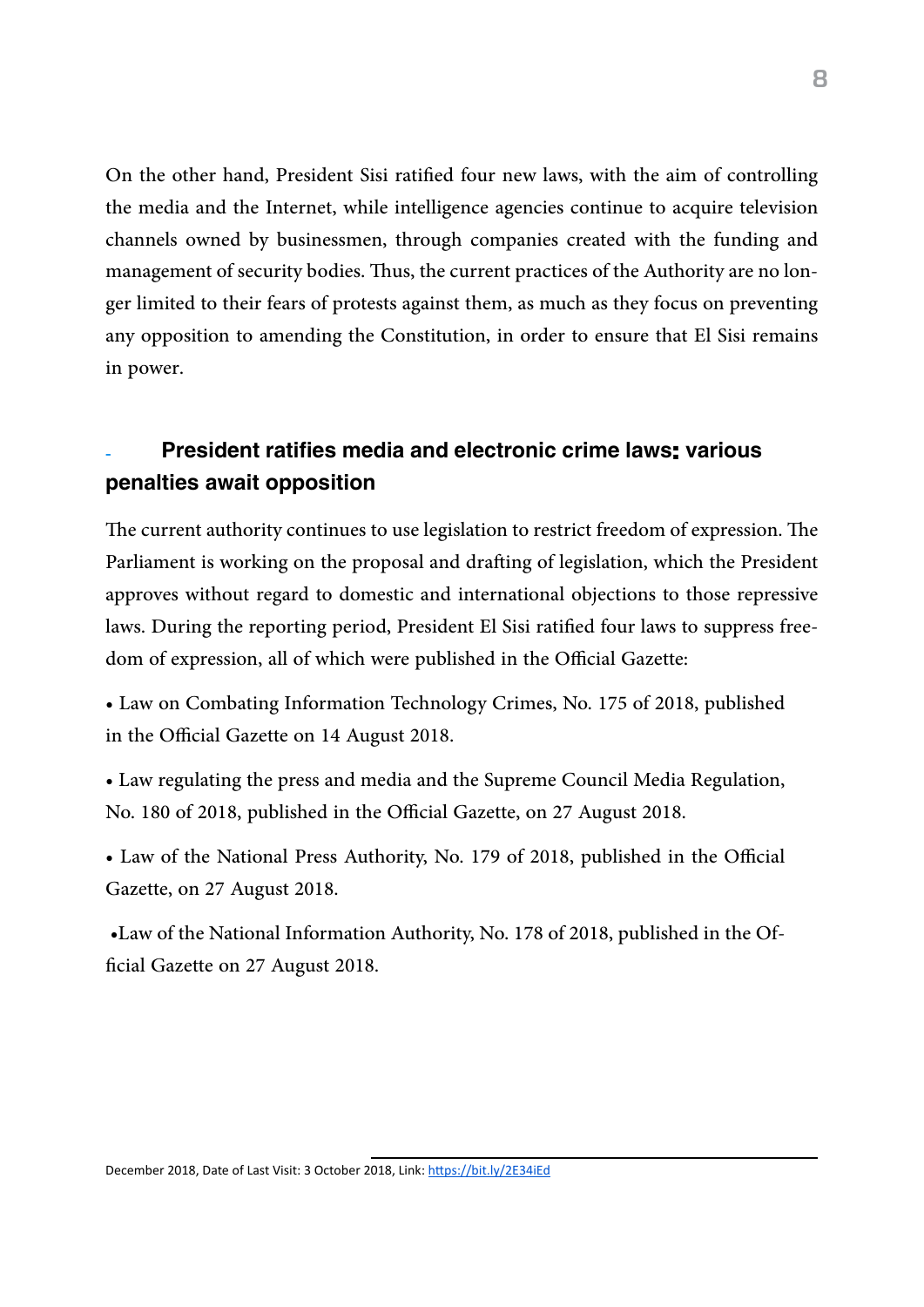These laws have been in force since their publication in the Official Gazette. AFTE expects that these laws will severely affect freedom of information and digital rights<sup>10</sup>. A range of articles will severely affect these rights as follows:

- In accordance with Article 7 of the IT Crimes Act, investigating authorities have the authority to order the blocking of sites. The matter shall be submitted to the competent court within 24 hours. The court shall issue its decision of acceptance or rejection within 72 hours. The police may request the blocking of sites from the NTRA, upon which the security apparatus shall immediately notify the service providers of the blocking, in the case of urgency if there is imminent danger or damage from the commission of the crime. The police shall release a report documenting this intervention. The procedure shall be presented to the investigating authorities within 48 hours, which shall submit it to the competent court in accordance with the same procedure described above.
- Article (2) of the IT Crimes Law obliges telecommunications companies to save and store customer usage data for a period of 180 days. This includes user-identifiable data, data on the content and type of information system, and those relating to the flow of use and the devices used. This means that service providers will be able to know of user practices, including phone calls and text messages, websites visited, and applications used.

The article also requires service providers to commit to the maintenance of "other data", if a request thereof is made by NTRA Board of Directors. This means that telecommunication service providers may be obliged to save data not provided for in the Act. The same article gives national security bodies the authority to access these data, and obligates service providers to provide the technical facilities therefore. The law defines National Security bodies to include the Presidency, the Armed Forces, Ministry of the Interior, the General Intelligence and the Administrative Oversight Authority.

10. Mohammed Nagi, New Laws .. The Big State Stick for Internet Control, Foundation for Freedom of Thought and Expression, 4 September 2018, Last visit: 20 September 2018, Link: <https://bit.ly/2Piq1ZS>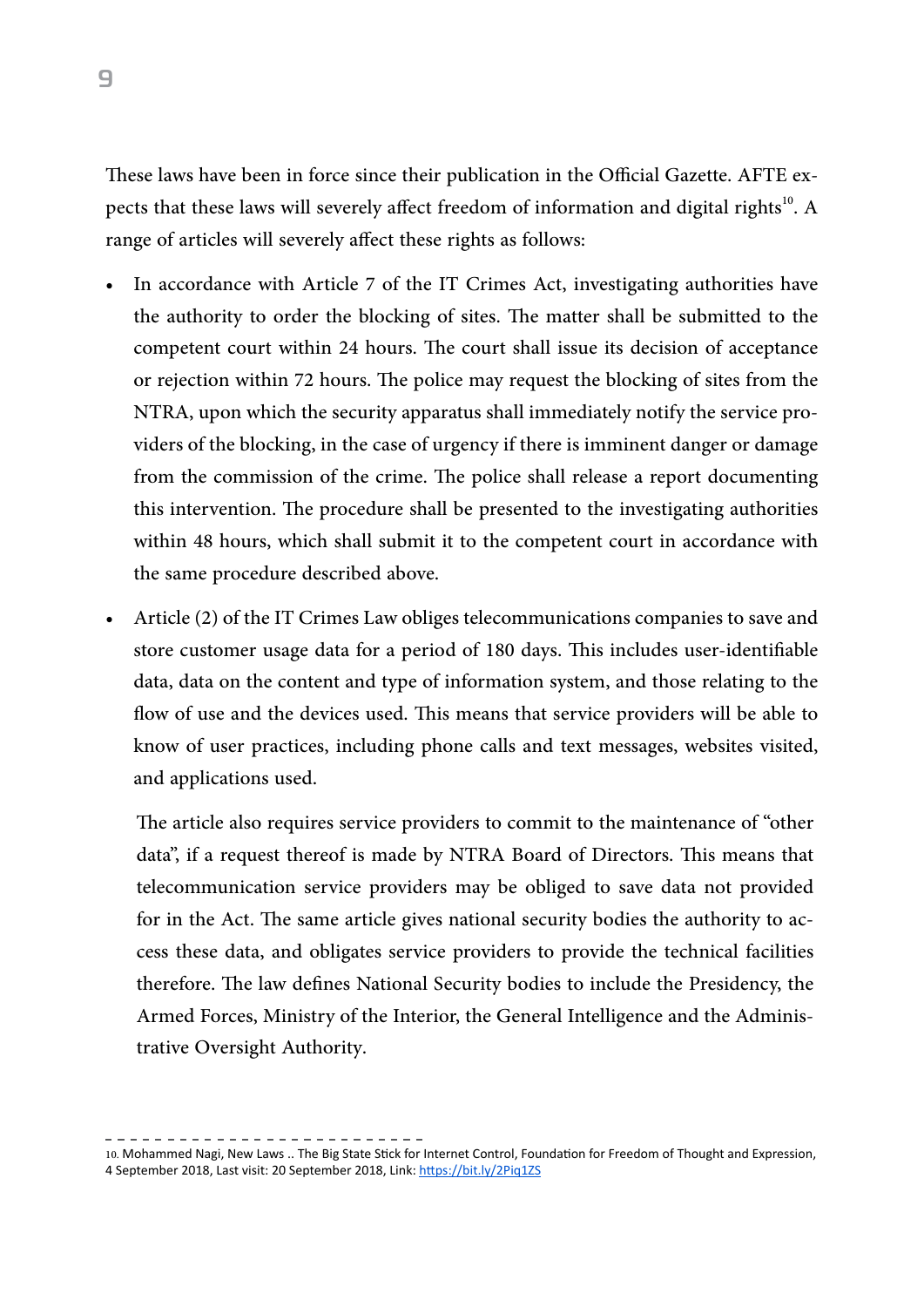- Article 24 of the Anti-IT Crimes Act allows for the tracking of sarcastic pages and accounts described in the article as "the fabrication of sites, special accounts and e-mail", so that the penalty in the case of the creation of a mail, account or site and its false attribution to a natural or juridical person or a special legal entity may amount to three months imprisonment and/or a fine of not less than 10,000 pounds, and not exceeding 30,000 pounds, even if no harm is caused. In case of harm, the penalty shall be a term of imprisonment of not less than one year, and/ or a fine between 50,000 and 200,000 pounds. If the defendant falsely attributes an email, site or artificial private account to a public legal person, such as government ministries, agencies and companies, the penalty shall be imprisonment and a fine between 100,000 and 300,000 pounds, even if this does not result harm.
- In accordance with Article 19 of the Press and Information Regulation law and the law of the Supreme Council for Media Regulation, a website is blocked if it publishes or broadcasts false news or promotes or incites a violation of the law, violence or hatred, discriminates between citizens, advocates racism or intolerance, includes defamation or slander of individuals or contains insults to religions or religious beliefs. These charges are all loose and vague, making them a means of expanding the blocking of sites. Article (19) also gives the Supreme Council for Media Regulation the power to block personal accounts with 5000 or more followers, as well as blogs, according to the same charges against sites.
- Article (7) of the National Media Commission Law stipulates that the President of the Republic shall choose three persons for the membership of the Commission, including the Chairman of the National Media Commission, out of a total of 9 members. This means that the President directly appoints one third of the members of the National Information Commission. Article (7) gives the Ministry of Finance, the Council of State and the Telecommunications Regulatory Authority the authority to select a member for each of them separately, while the media union, the press, printing and the bureau of the House of Representatives have to nominate one member for each of them, provided that each of these entities nominates twice the number required of them so that the president can select the required number. It is also required that the nominations be sent within three months of the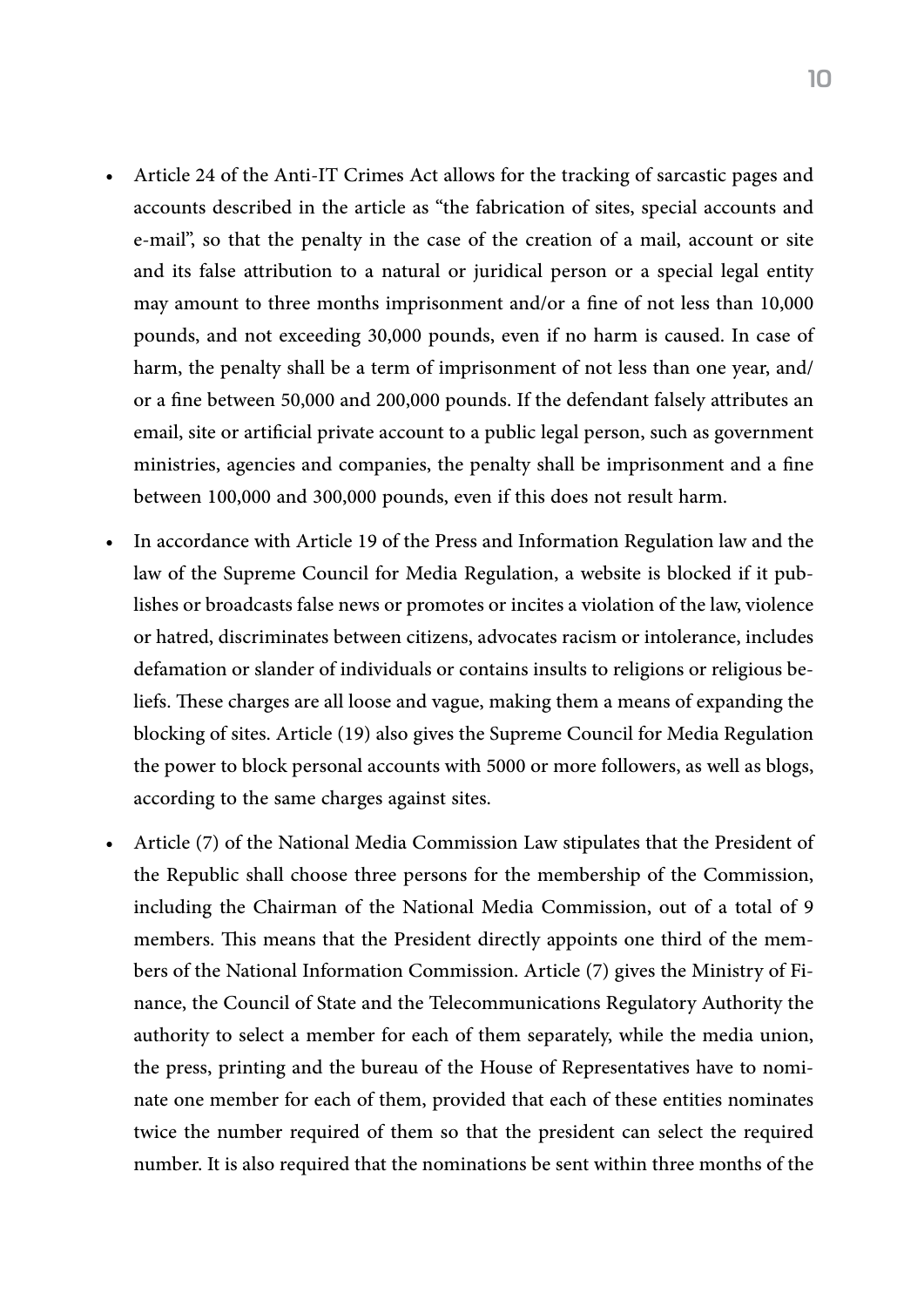request, and if not sent, the President of the Republic shall complete the names taking into consideration the category they represent, upon nomination by the House of Representatives. This means that the executive authority, through the President of the Republic, directly controls the formation of a national media body, a matter which challenges its independence.

• Article (7) of the National Press authority regulates the formation of the Commission, which includes nine members from which the President chooses three members, namely the Chairman of the Commission and two experienced and public figures, while the Council of the Journalists Syndicate selects two members, the House of Representatives, and the Council of general union of Press, Printing and media workers shall nominate a member for each of them. In the last three months of the term of office of the Commission, they shall nominate twice the required number for the President of the Republic to choose from them. In the absence of such nominations by these bodies the president will directly select them. The Minister of Finance also selects a representative of the Ministry of Finance, and the Supreme Council of Administrative Affairs of the State Council elects a Vice-Chairman of the Council of State for membership of the Commission. Thus, the President of the Republic has the upper hand in the formation of the National Press Agency, which undermines its independence from the executive branch of authority.

The previous review of some repressive laws of freedom of expression shows some of the problems that will have a major impact on the work of press and media institutions, as well as on the use of the Internet in the coming years.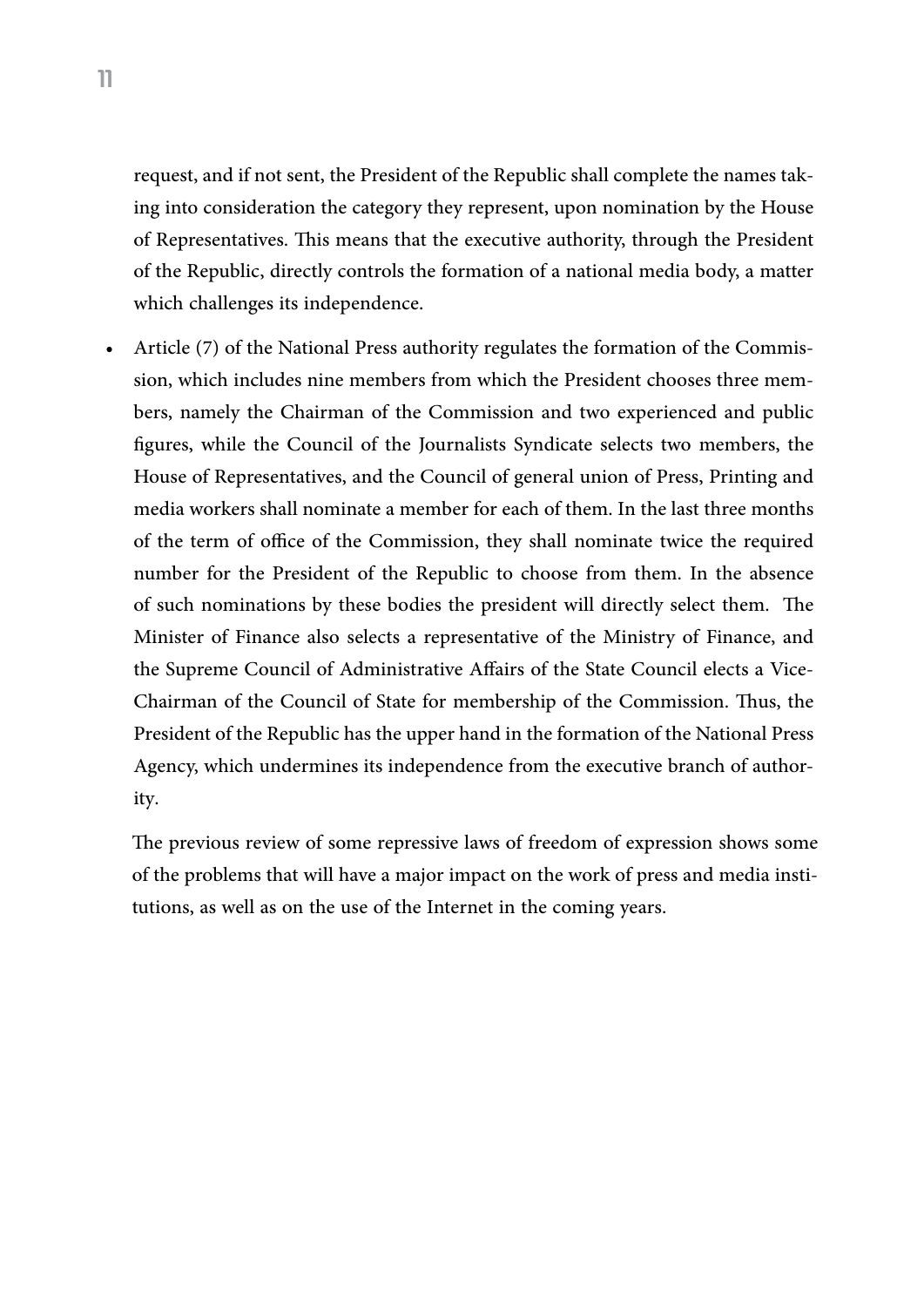### Seizing media outlets: New suspicions surround ownership of media outlets

In parallel with the enactment of legislation restricting freedom of information, security bodies continue their activity in media business deals. The Egyptian Media Group announced that, on September 10, 2018, it had acquired 51% of the shares of the Future Holding Media and Communications Group, which issued a statement that "This partnership aims to unify the efforts exerted to provide distinctive media services in the Egyptian and Arab markets, which came in several stages by the two groups in the framework of a new structure, resulting in a larger entity benefiting Egyptians and all Recipients of Media Services in the Arab Region. $^{11}_{\phantom{1}3}$ 

The deal resulted in businessman Mohammed Al-Amin joining the Board of Directors of the Egyptian Media Group. Mohammed Al Amin was the Chairman of the Future Group, in which he holds the majority of shares. The Future Group owns the CBC network channels. Thus the Egyptian media group has come to own CBC channels, in addition ON and Hayat channel as well as administers El Nil radio network.

The reference to the preparation of the deal in several stages is the most prominent aspect in the statement by Egyptian Media. There is constant pressure on businessmen to reduce their ownership of the media, especially television channels. The comments of Ahmed Bahgat, owner of Dream TV, about his entry into a partnership with a state agency, may have contributed to this hypothesis. On September 11, 2018, Bahgat stated that "it is clear that the state has its own view on media that nothing is to remain off the line, and now there is a kind of partnership with the private sector».

A report by Mada Masr<sup>12</sup>, which has been blocked since May 2017, revealed that "Eagle" Capital Financial Investments LLC" chaired by Dalia Khorshid, former Minister of Investment, is preparing a direct investment fund, Private Equity Fund, that is owned by Egyptian General Intelligence Service, which was established to manage all of the Portfolio Management's civilian investments in a large number of companies, partially

<sup>11.</sup> Al-Shorouk, Video .. Egyptians Media Acquires Future Company owning CBC channels on 10 September 2018. Date of Last Visit: 20 September 2018, Link: <https://bit.ly/2N0pHlo>

<sup>12.</sup> Mada Masr, Details of the acquisition by the General Intelligence of "Egyptians media", 20 December 2017, Last visit: 20 September 2018, Link: <https://bit.ly/2zVAbKK>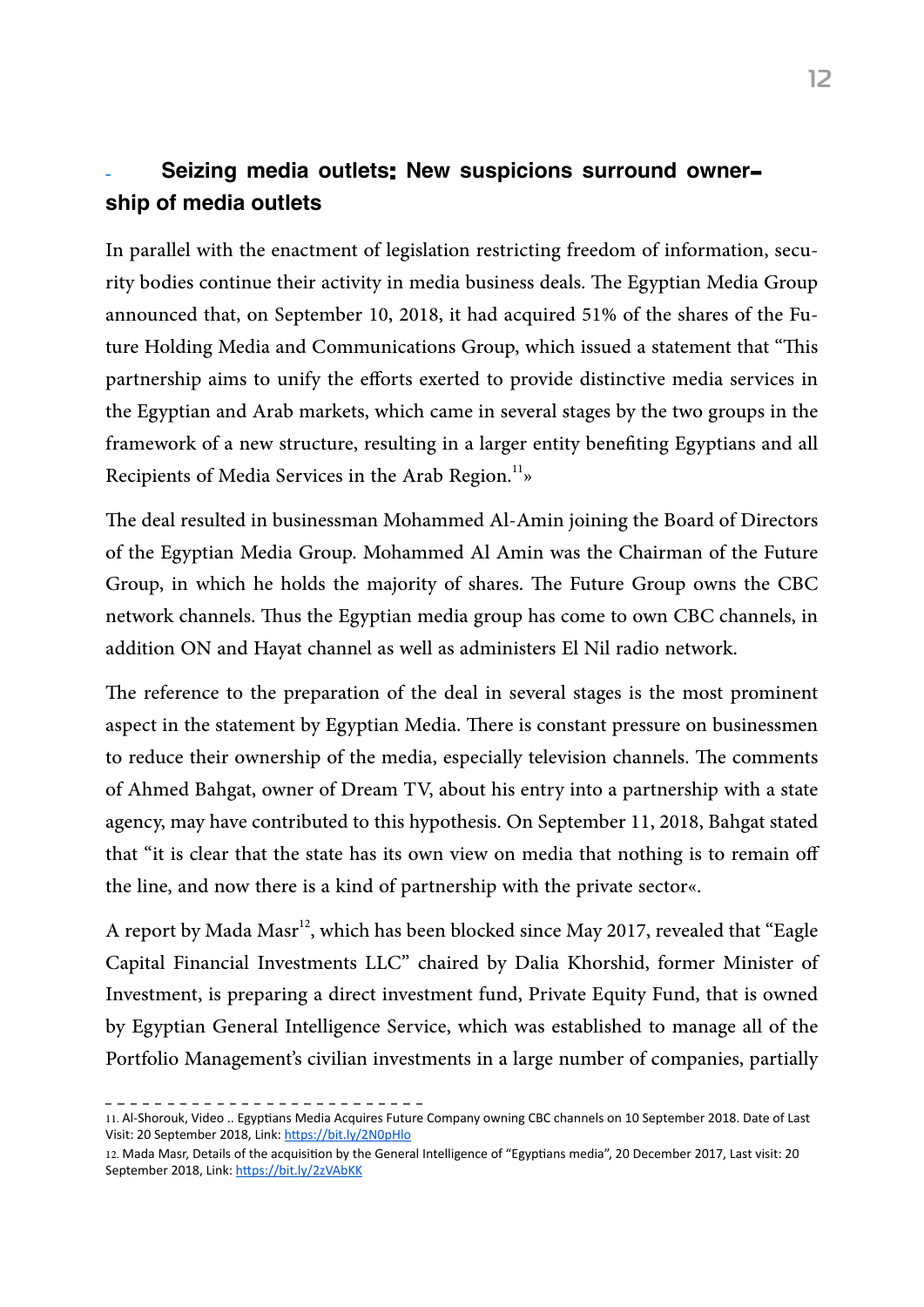or wholly owned by Intelligence. Eagle Capital acquired the Egyptian Media Group in December 2017, and the Supreme Council for Media Regulation did not investigate the sources financing the deal, according to a previous report published by  $\mathrm{AFFE}^{^{13}}$ 

Returning to the comments of businessman Ahmed Bahgat, owner of Dream channel, it was said that the Dream channel is about to enter into partnership with some state  $body<sup>14</sup>$ . Bahgat most likely is referring to Egyptian General Intelligence, which owns the Eagle Capital Group, which owns the Egyptian media group, which seems to have lately become a major tool in the acquisition of television channels and other media outlets.

AFTE fears that security bodies will control the media market in Egypt through its ownership of media companies, especially with the issuance of new media laws, which set complex conditions for the creation of new media outlets.

# II. Presentation and analysis of patterns of violations of freedom of expression

In its second section, the report addresses violations of press and media freedom, digital rights and freedom of creativity, dealing with the analysis of developments in patterns of violations in relation to past practices of the current authority or the impact of the political and legislative context on their pace.

The following figure shows the total number of violations of freedom of expression during the third quarter of 2018, documented by the Monitoring and Documentation Unit of AFTE :

. . . . . . . . . . . . . . . . . . . .

<sup>13.</sup> AFTE: Under suspicion.. who supervises ownership of media outlets in Egypt? The role of the Supreme Council of Media in monitoring the financing of media institutions ", 22 March 2018, Last visit: 20 September 2018. Link: <https://bit.ly/2QwZ0Cc> 14. Fayez Mohamed Al-Sabri, "Dream" enters into a new partnership.. and "Bahgat" announces the date of the return of Wael El-Ibrachi, Almasry Alyoum, 11 September 2018, <https://bit.ly/2QvfHOn>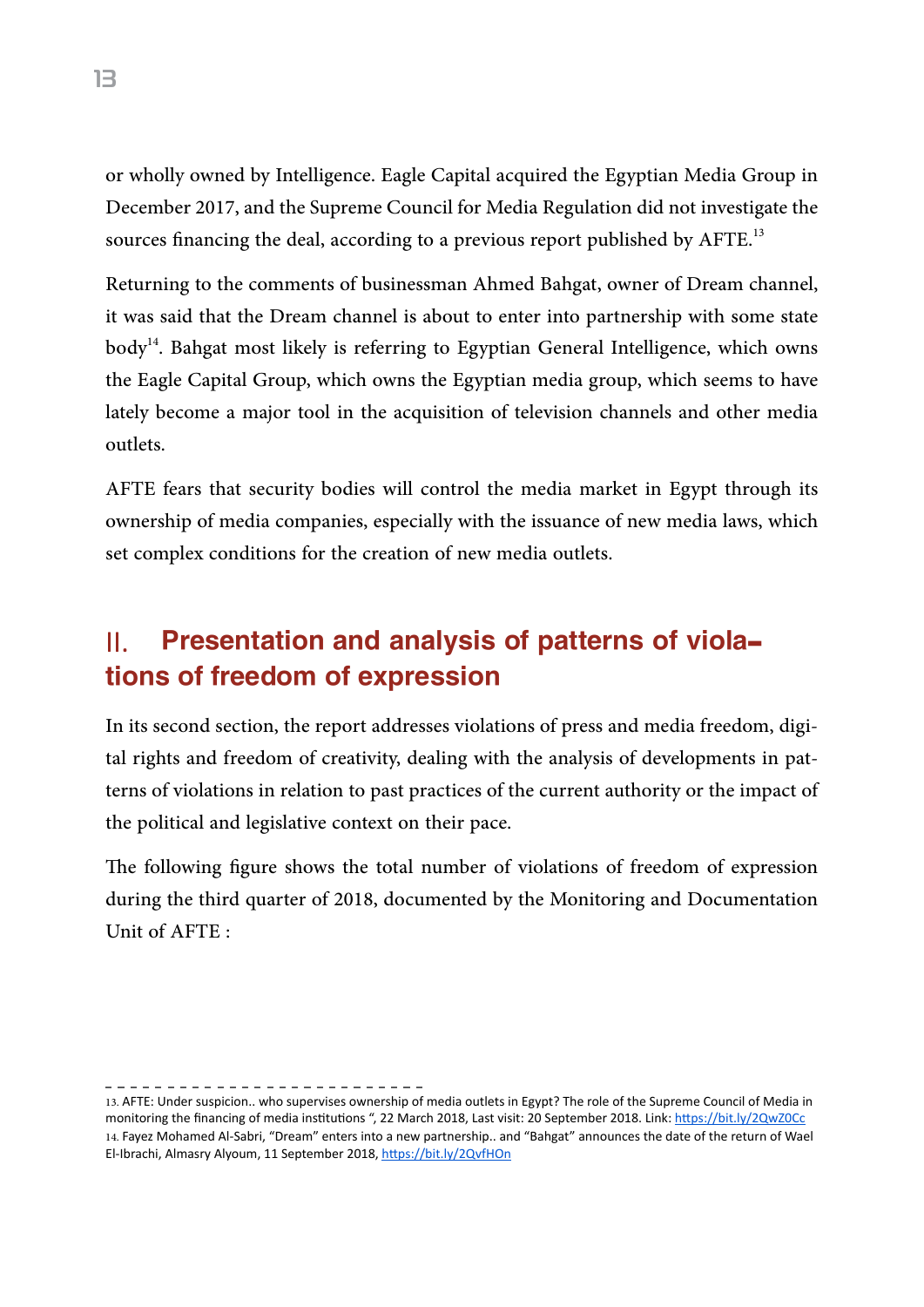# Violations of Freedom of Expression 3rd Quarterly (July – September 2018)

| Freedom of Media<br>16 Violations in 16 Incidents                                                                                                                                                                                                                                                                                                                | <b>Freedom of Artistic Creativity</b><br>14 Violations in 5 Incidents                                                                                                                                                                                                                                                                        |
|------------------------------------------------------------------------------------------------------------------------------------------------------------------------------------------------------------------------------------------------------------------------------------------------------------------------------------------------------------------|----------------------------------------------------------------------------------------------------------------------------------------------------------------------------------------------------------------------------------------------------------------------------------------------------------------------------------------------|
|                                                                                                                                                                                                                                                                                                                                                                  |                                                                                                                                                                                                                                                                                                                                              |
| <b>Type of Violation</b><br>Jail sentence<br>$\bullet$<br>Arrest<br>Publication ban<br>$\bullet$<br>Prevention from coverage<br>$\left  \right $<br>$\bullet$<br>Public appearance ban<br>$\bullet$<br>Airing termination of shows<br>$\bullet$<br>and channels<br>Confiscating newspapers' assets<br>$\bullet$<br>Firing a journalist without<br>investigations | <b>Type of Violation</b><br><b>Screening ban</b><br>$\bullet$ .<br>$\begin{array}{c}\n8 \\ 3 \\ 1\n\end{array}$<br>Administrative detention<br><b>Ban from entering Egypt</b><br>$\bullet$ .<br><b>Deportation from Egypt</b><br>$\bullet$<br><b>The Violating Bodies</b><br><b>Security bodies</b><br>$\bullet$ .<br><b>Judicial bodies</b> |
| The Violating Bodies                                                                                                                                                                                                                                                                                                                                             |                                                                                                                                                                                                                                                                                                                                              |
| <b>Government officials</b><br>Syndicate of Journalists officials<br>Judicial bodies<br><b>Security bodies</b><br>Personal guards<br>$\bullet$<br>Unknown entities<br>$\bullet$<br><b>Citizens</b><br>۰<br>The Supreme Council for Media<br>o                                                                                                                    | <b>Digital Freedoms</b>                                                                                                                                                                                                                                                                                                                      |
| Regulation<br>Privately-owned media bodies<br>$\bullet$                                                                                                                                                                                                                                                                                                          | 2 Violations in 2 Incidents                                                                                                                                                                                                                                                                                                                  |
|                                                                                                                                                                                                                                                                                                                                                                  | <b>Categories of Blocked Websites</b><br>Advertisement<br>$\bullet$<br><b>Media and Journalism</b><br><b>Magazines</b><br><b>Technical Websites</b>                                                                                                                                                                                          |

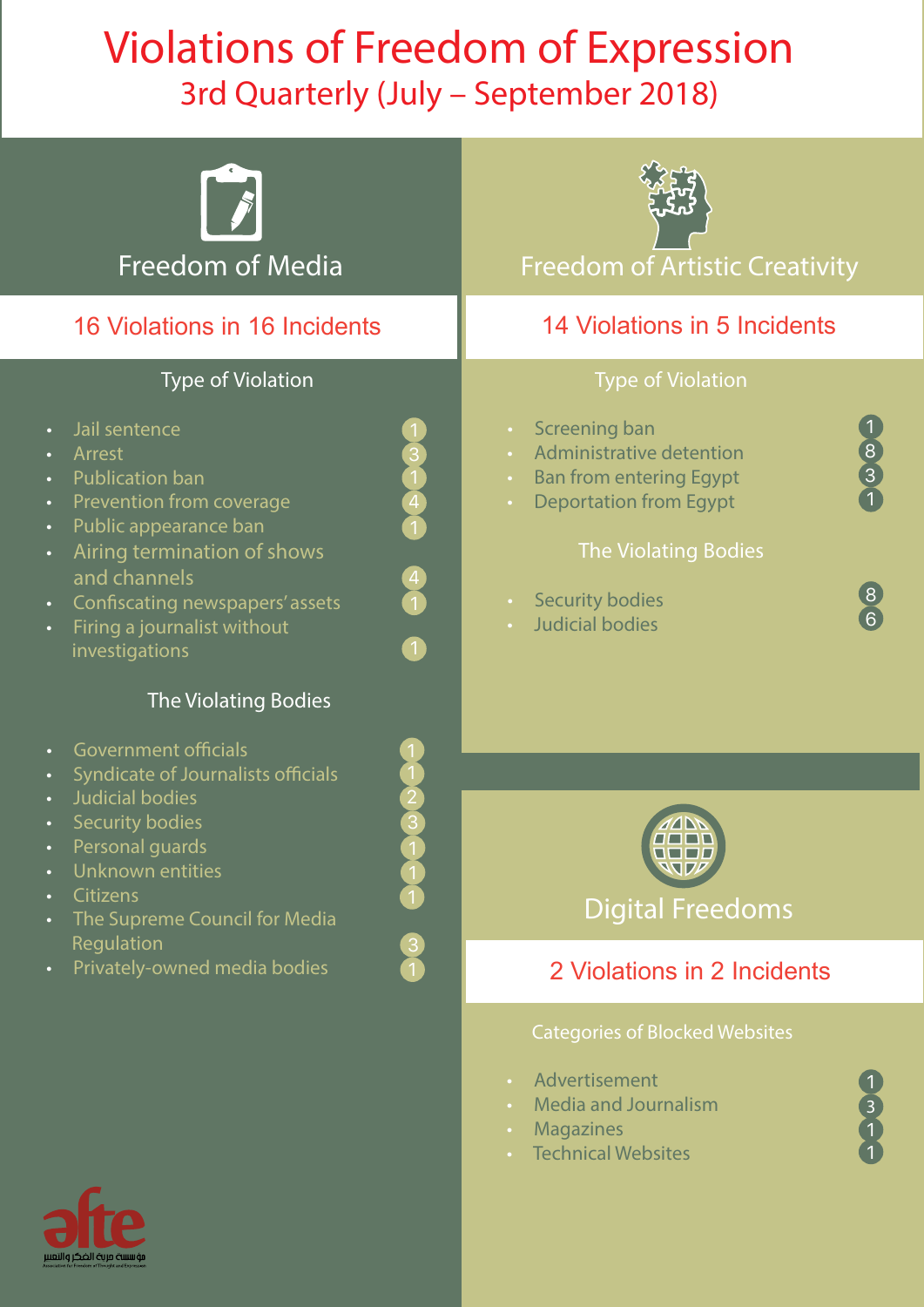#### Press and media freedom

During the reporting period, AFTE documented 16 incidents of violations of media freedom. The most prominent types of violations were those related to the decisions of the Supreme Media Council against programs and channels, the most prominent of which was the Council's decision to suspend the broadcast of the special LTC channel for two weeks<sup>15</sup> on September 3, 2018. The Council attributed the reasons for the decision to repeated violations by the channel and issuance of more than ten decisions to block some programs for consecutive periods and imposing of fines. The decision added that the channel violated the decision of the Council to prevent the appearance of "homosexuals" or propagating their slogans, according to the resolution.

This decision was not the only one against the LTC channel and its programs during the reporting period. On 17 July 2018, the Council decided to suspend the Audience Star program<sup>16</sup> presented by journalist Abu al-Maati Zaki, against the background of what the resolution described as transgressions and accusations in the July 15, 2018 episode, without providing legal grounds for the accusations.

On September 1, 2018, the Supreme Council for Media Regulation decided to suspend the Sah' Al-Noum<sup>17</sup> program broadcasted on LTC because of the so-called using media in settling accounts, according to the decision, a vague statement, the meaning of which is not clear. Officials at the Supreme Council for Media Regulation probably did not pay attention to the wording of the resolution. In the same context, the Supreme Council for Media Regulation decided to stop the program "Zamalek Stadium" broadcast on the ElHadath Alyoum<sup>18</sup> channel for two weeks, using the same working as above.

On July 4, 2018, the Supreme Council for Media Regulation issued a decision to impose a gag order in the case of the Child Cancer Hospital 57357 until the Ministerial Committee has completed examination of the case. The Council called on all parties

<sup>15.</sup> The Supreme Council of Media Regulation website, the Supreme Council for Media regulation decides to stop the broadcast of LTC channel for two weeks and warns Alhadath channel, 3 September 2018, Last visit: 27 September 2018, Link: <https://bit.ly/2RsU02G>

<sup>16.</sup> The Supreme Council of Media Regulation website, the Supreme Council for Media regulation stops "Negm El Gamaheer" program and warns LTC, 17 July 2018, date of last visit: 27 September 2018, Link: <https://bit.ly/2y74PQ9>

<sup>17.</sup> The Supreme Council of Media Regulation website, Supreme Council of Media Regulation stops broadcast of "Zamalek Stadium" and "Sah Elnoom" on El Hadath and LTC channels for two weeks. 1 September 2018, Last visit 27 September 2018: Link:<https://bit.ly/2NxzQla>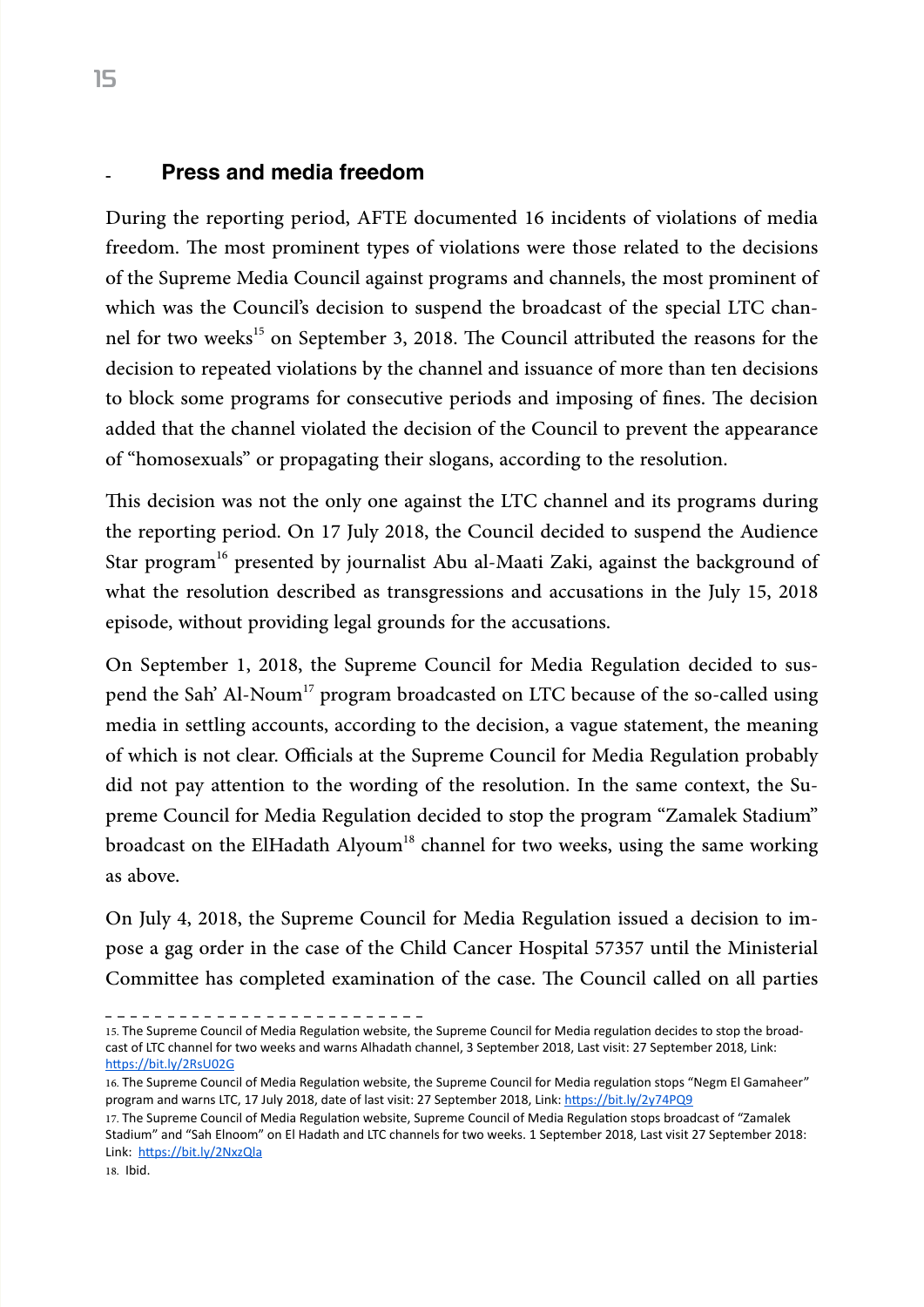to stop writing on the subject, to stop broadcasting the audio and video programs that deal with the subject, and to deal with any new information by submitting it to the judicial authorities or the Commission of Inquiry or publication through the Council. It is noteworthy that the Attorney General issued a decision clarifying that the gag order by the Supreme Media Regulating Council is illegal and void. The chair of the council was then summoned by the prosecution to investigate his violation of the law by issuing this order.

The prevention of coverage continues to be one of the most prominent types of violations of freedom of information during the third quarter of 2018. AFTE documented 4 incidents preventing coverage by journalists and the media, three of them collectively. On July 17, 2018, officials of the Ministry of Antiquities prevented various media outlets from covering the procedures of opening the ark, which was discovered in Alexandria<sup>19</sup>. On August 4, 2018, members of the Council of the Scientific Professions Syndicate prevented the media from covering the emergency meeting called for by some members of the Syndicate Council.<sup>20</sup>

On August 27, 2018, the security of the Arabs Mall prevented journalists from covering the special screening of the Souq Algoma'a<sup>21</sup> film, although the film company invited journalists to cover the opening. The mall security requested the police to prevent entry of cameras or interviews with main actors.

Another incident involved the prevention of a journalist from performing her work in Port Said<sup>22</sup>, where, Naira El Gabry, correspondent of Al-Fajr newspaper in Port Said was prevented from entering the Egyptian club and covering its news, against a backdrop of the journalist's previous publishing of a report concerning nonpayment of dues of some of the players and their subsequent refusal to attend training after they were given checks with no balance. According to the journalist's testimony to AFTE, following the publication of the report, she was surprised by threatening calls from a

<sup>19.</sup> Mohamed Abdel Ghani, Discovery of a surprise under the Ark of Alexandria and material of a strange color and characteristics, Al Ahram Gate, 19 July 2018, Last visit: 27 September 2018, Link: <http://gate.ahram.org.eg/News/1982347.aspx>

<sup>20.</sup> Shaimaa Mubarak, Skirmishes at the emergency meeting of "scientists".. and the prevention of journalists from coverage, Alwatan portal, August 4, 2018, the last visit: 27 September 2018, link: <https://www.elwatannews.com/news/details/3572108> 21. Ahmed Hamdi, Police prevents entry of journalists' cameras in the special performance of "Souq Al Jumah", Washwasha magazine website, August 27, 2018, Last visit: 27 September 2018, Link: <http://www.washwasha.org/347885> 22. Phone interview with Naira Elgaber, Elfagr newspaper correspondent in Port Said, 25 September 2018.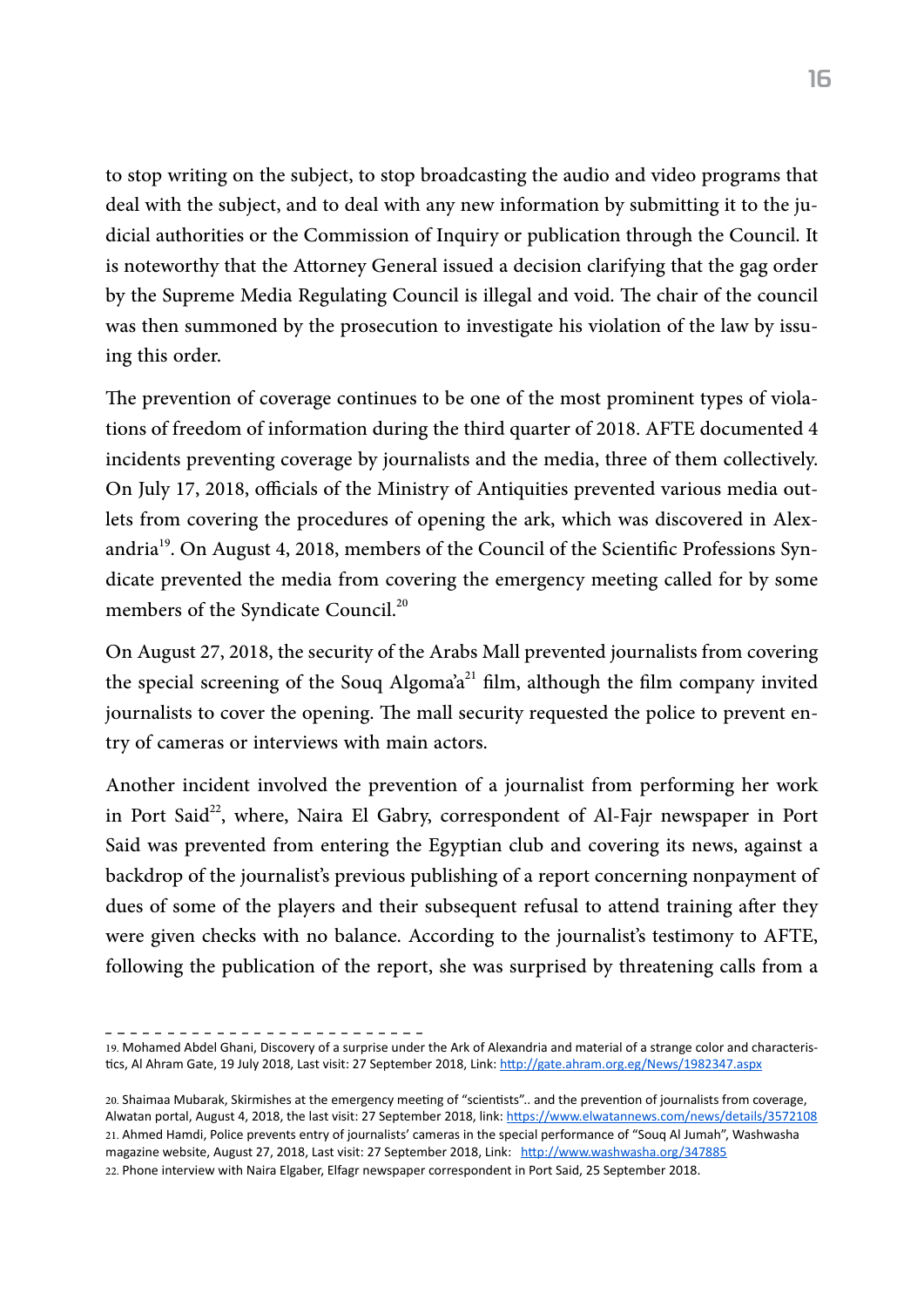board member of the Egyptian club. She added that after the publication of the report, the Board of Directors of the Egyptian club issued a decision to ban her entry to the club or any of its branches, and prevented her from covering the club's news and teams.

Television anchor Lamis El Hadidy, was also prevented from appearing to present her program Hona Elasema on the private CBC TV satellite channel. Hadidi and the program team were preparing to resume the program on September 1, 2018, before the team was surprised by the decision to present Riham Ibrahim for the episode instead of Hadidi, without informing the team of the reasons, according to a report published by the Mada Masr.<sup>23</sup>

Regarding court decisions against journalists, on 31 July 2018, AFTE documented the support by the Misdemeanor Court of Sayeda Zeinab of the imprisonment of journalist Hamdi Al-Zaeem for charges of publishing false news on the grounds of covering the arrival of dead bodies to the Zinham morgue, which the ministry of interior had said were killed during security confrontation in a residential apartment in the 6th of October City, west of Cairo. According to his testimony, Al-Zaeem was convicted in January 2016 of a three-year prison sentence before appealing the verdict. His appeal was rejected.

On the level of disciplinary measures taken by media institutions towards its journalists, Al-Masry Al-Youm's management decided to dismiss journalist Hadir Farghaly from her work at Al-Masry Al Youm on the basis of a complaint from her manager accusing her of absenteeism without informing the administration, resulting in disruption of work according to her testimony to AFTE. Farghaly added that she did not know anything about these complaints and that she was not investigated to prove or deny the allegation. Once she learned of the decision, she filed grievances and complaints against her direct manager, in which she recounts the true facts of her absence from work. However, the Human Resources Department did not investigate, and issued a decision to fire her on 28 August 2018.

On another level, on September 11, 2018, the Judicial Committee for the management of Muslim Brotherhood funds issued a decision to hold a reservation on Al-Masryoun

<sup>23.</sup> Sources: Refusal to move to "On" behind the absence of Lamees from "Honna Elasema".. Her replacement prevented her from "going on air", Mada Masr, 2 September 2018, Last visit: 27 September 2018, <https://bit.ly/2owoxj1>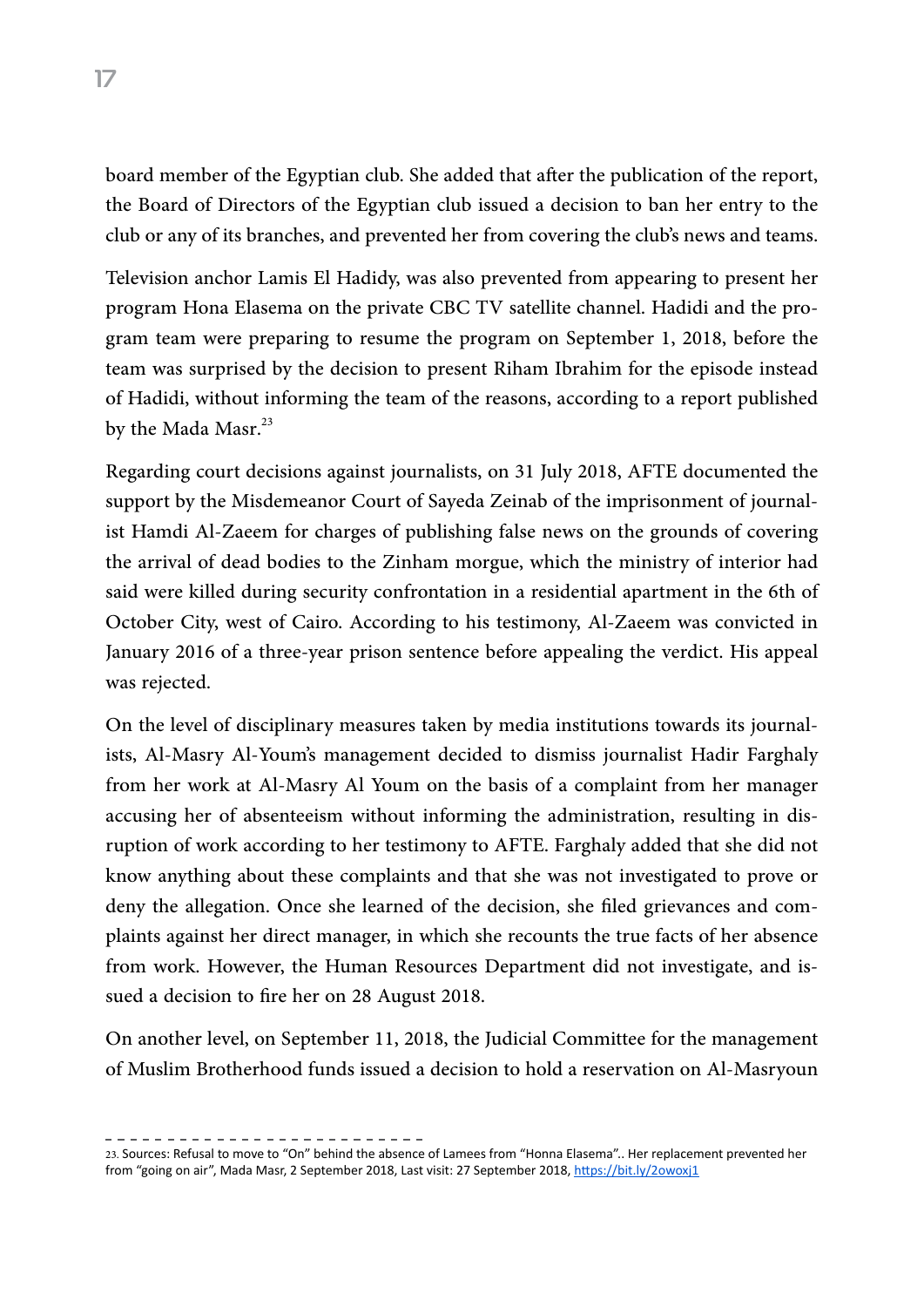newspaper and its website<sup>24</sup>, without giving reasons for that decision. It is noteworthy that a force of members of the Committee to manage the funds of the group accompanied by a police force, raided the headquarters of the newspaper Al-Masrioun, on 24 September 2018, and they took custody of the office and its contents, delegating its administration to Akhbar Alyoum newspaper. Al-Masryoun website has been blocked as part of the website blocking campaign, which is being carried out by an unknown government agency.

The arrest of journalists is one of the most prominent types of violations documented in the report, with the further arrest of three journalists during the reporting period.

#### Update of list of imprisoned journalists

- Journalists added to the list during the third quarter:

o On July 10, 2018, El Tahrir newspaper journalist Mohamed Abu Zayd Kamel handed himself over to al-Ma'asara police station, south of Cairo, after his house was searched in his absence. However, he was not presented to the prosecution until June 24, 2018. The journalist was added to state security case No. 441 of 2018, charged with joining a terrorist group and spreading false news.

o Islam Goma'a: TheVeto newspaper journalist was arrested from his home on June 29, 2018, but he appeared before the prosecution only on August 7, 2018, in state security case 441 of 2018, charged with joining a terrorist group and spreading false news. The newspaper fired him after his arrest.

o Zeinab Abu Aouna: On August 16, 2018, the photographer in the El Watan newspaper was arrested by security authorities at Cairo airport while traveling to the Lebanese capital Beirut to attend a training workshops. Abu Aouna appeared before the State Security Prosecution, accused of joining a terrorist group and spreading false news, under State Security Case No. 441 of 2018.

- Journalists who have completed their prison term during the third quarter:

o Abdullah Ahmad Ismail Al-Fakharani and Mohammed Mohammed Mustafa Al-

<sup>24.</sup> Al-Hayat Newspaper, Cairo seizes a newspaper and delegates its management to a governmental institution. 25 September 2018, Last visit: 27 September 2018, Link: <https://bit.ly/2xFtY46>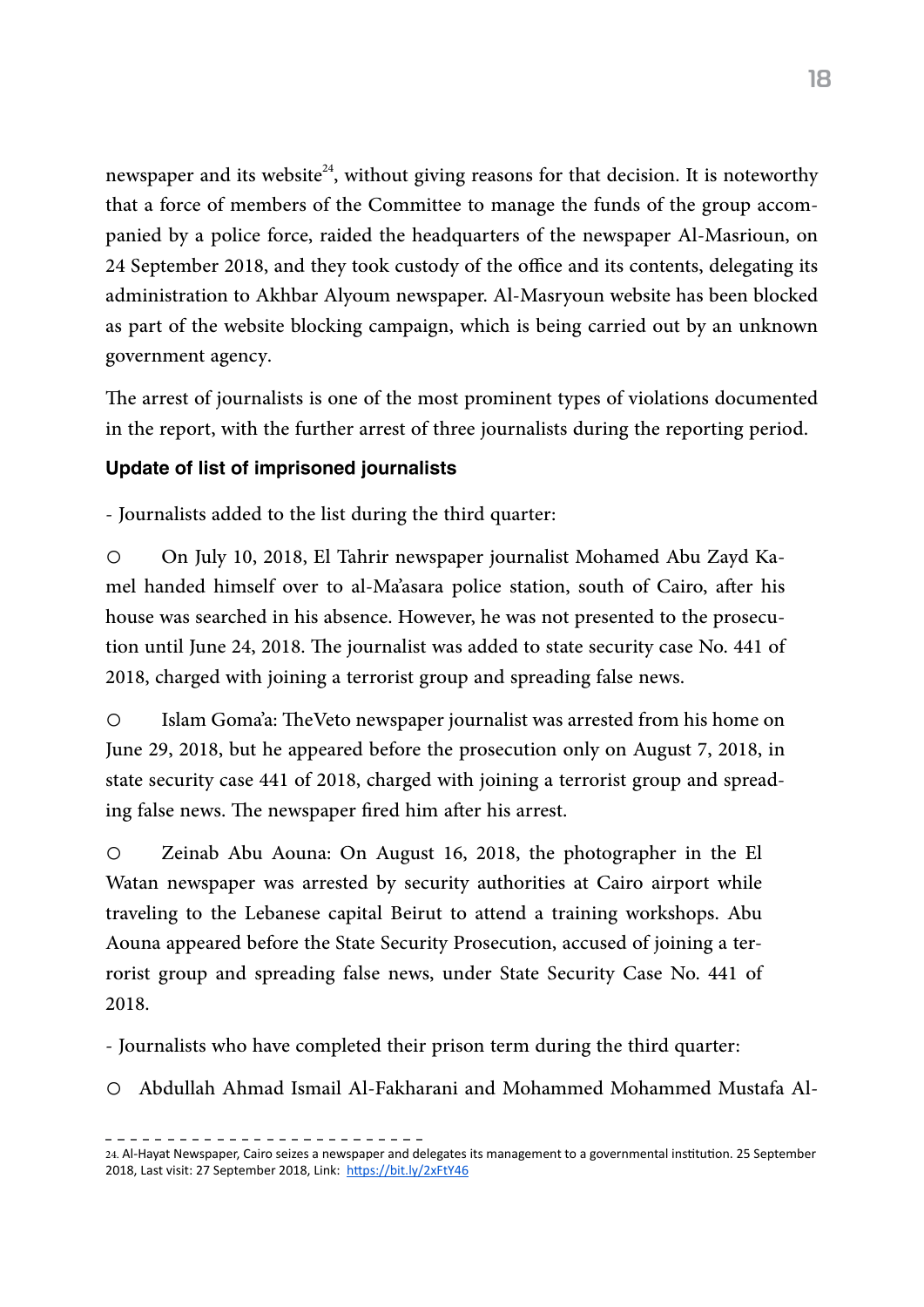Adly: Abdullah Al-Fakharani, journalist and executive director of Rassd News Network, and Mohammed Al-Adly, a television correspondent for Amjad channel, ended their five-year prison term, which was supported by the Court of Cassation. They were charged in the case known in the media as the Raba's operation room; the two journalists completed their release procedures.

o Samhi Mustafa Ahmed Abdel-Alim: Samhi Mustafa, a journalist with the Rassd news network, completed his 5 years prison sentence. However he has not been released until the time of writing this report.

o Mahmoud Abdel Shakur Abu Zaid "Shawkan": Mahmoud Abu Zaid, a photojournalist, was sentenced to 5 years in prison. He completed the sentence, nonetheless he has not been released until the time of writing this report.

### **Digital Rights**

Patterns of violations did not differ in the third quarter of 2018 from earlier periods, with violations related to freedom of expression using digital media and Internet censorship. During the period covered by the report, citizens were prosecuted for publishing opinions on the Internet. Tareq Shawqi, Minister of Education, filed a complaint against science teacher Ahmed Said Abdul Samad, accusing him of libel and slander, and spreading false news about the progress and development of the education system in Egypt.

On 25 September 2018, the Cairo appellate prosecution decided to detain the teacher for a period of 4 days, pending investigation in case no. 33 of  $2018^{25}$ . According to the investigations, the teacher used his personal account on Facebook to direct insult and slander to the Minister of Education and to disseminate false information and news that would distort the image of the ministry and harm the educational system in Egypt.

On May 31, 2018, security forces arrested Lebanese citizen Mona Mathbouh before she left the country after an arrest warrant was issued by the Public Prosecutor's Office for

<sup>25.</sup> Ahmed Metwally, the imprisonment of a science teacher for 4 days on charges of insulting and slandering the Minister of Education, Alyoum Alsabe'e, 25 September 2018, the date of the last visit: 27 September 2018, Link: <http://bit.do/exBvF>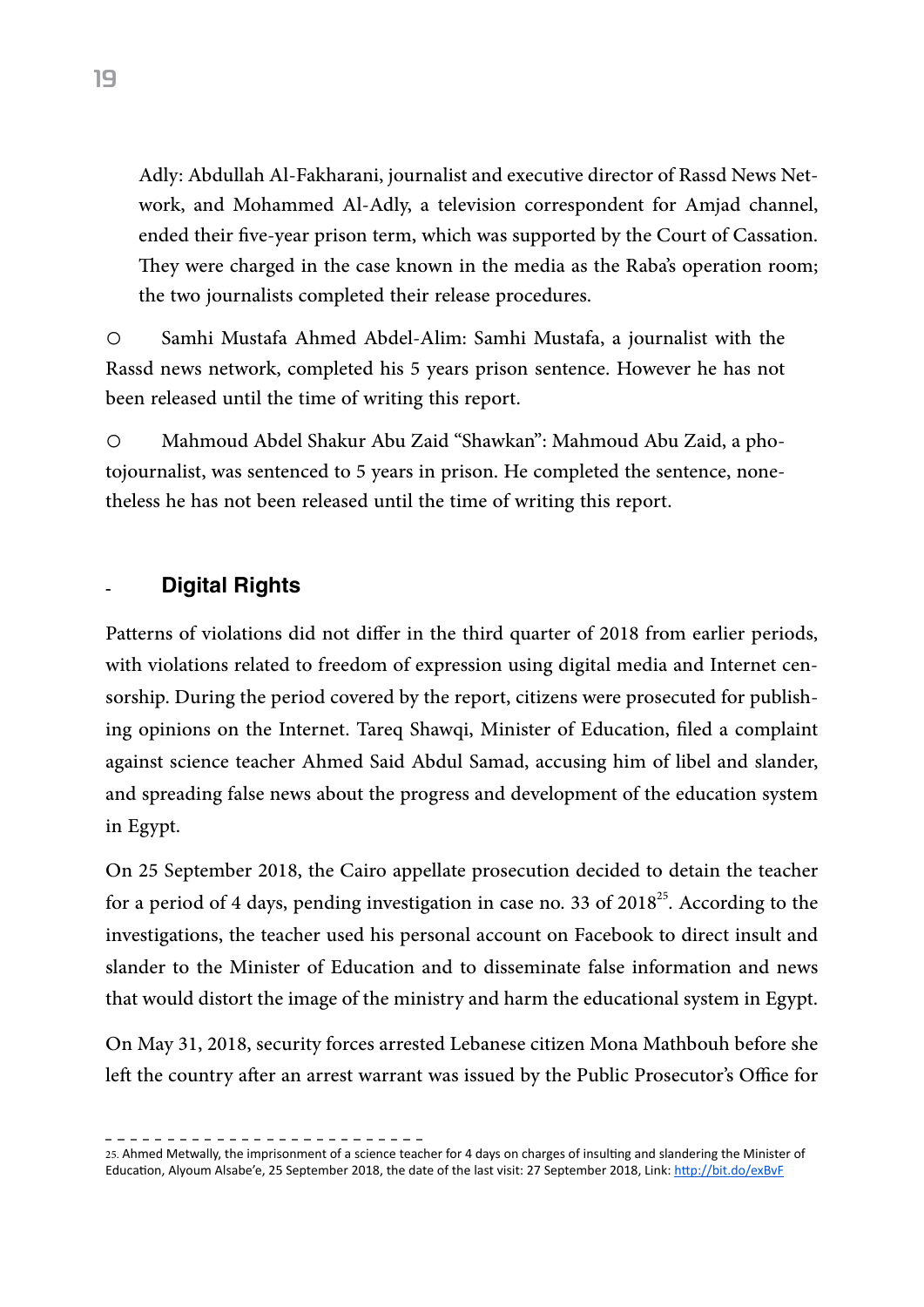publishing a video on social media sites telling about her visit to Egypt. Prosecutors charged Mathbouh with directing abuse at the Egyptian people by publishing a video on her Facebook page that contains words and phrases punishable by law.

On June 7, the Heliopolis Court of Misdemeanor sentenced her to 11 years for publishing a vulgar video of contempt and defamation of religions. On the same day, the Court decided to commute the sentence to 8 years instead of  $11^{26}$ . Mathbouh subsequently filed an appeal against the ruling. The Heliopolis court of appeal reduced the sentence to a suspended one year, with a fine of LE 10700, on 9 September 2018.

In another case, which also revolves around a video clip, the Maadi prosecutor decided to refer activist Amal Fathi to trial in case No. 7991/2018 after she had been earlier released on bail of 10,000 pounds<sup>27</sup>. On September 29, 2018, the Maadi Misdemeanor Court sentenced Amal Fathi to two years' imprisonment, a bail of 10,000 pounds and a fine of 20,000 pounds to suspend the sentence until the appeal was granted. Fathi was charged with spreading false news and broadcasting a video to overthrow the regime and misuse social media.

Amal Fathi is still in pre-trial detention in another case to which she was added, state security case no. 621/2018 where she is accused of joining a terrorist group, promoting an act of terrorism and publishing false news. There are at least six activists in custody in four different cases mentioned in the previous quarterly report. They are accused of spreading false news, joining a terrorist group and using social networking sites to promote the ideas of that terrorist group and the abuse of social media.

Journalist Hassan Hussein was released with precautionary measures, including surveillance at the police station, after being detained for more than six months in state security case no. 482/2018 on charges of joining a terrorist group and spreading his ideas through social networks and publishing false news.

With regard to Internet censorship, the Authority has continued to block Web sites, a

<sup>26.</sup> Mustafa al-Menshawi, Mitigation of sentence of the imprisonment of the Lebanese Mona Almthbouh in her insult of Egyptians, AlShorouk, on 9 September 2018, the last visit: 27 September 2018, Link: <http://bit.do/exBv7>

<sup>27.</sup> AFTE, the date of the verdict on "Amal Fathi" in the case of insulting public modesty, on 23 September 2018, the date of the last visit: 27 September 2018, link: <https://bit.ly/2RxYGEE>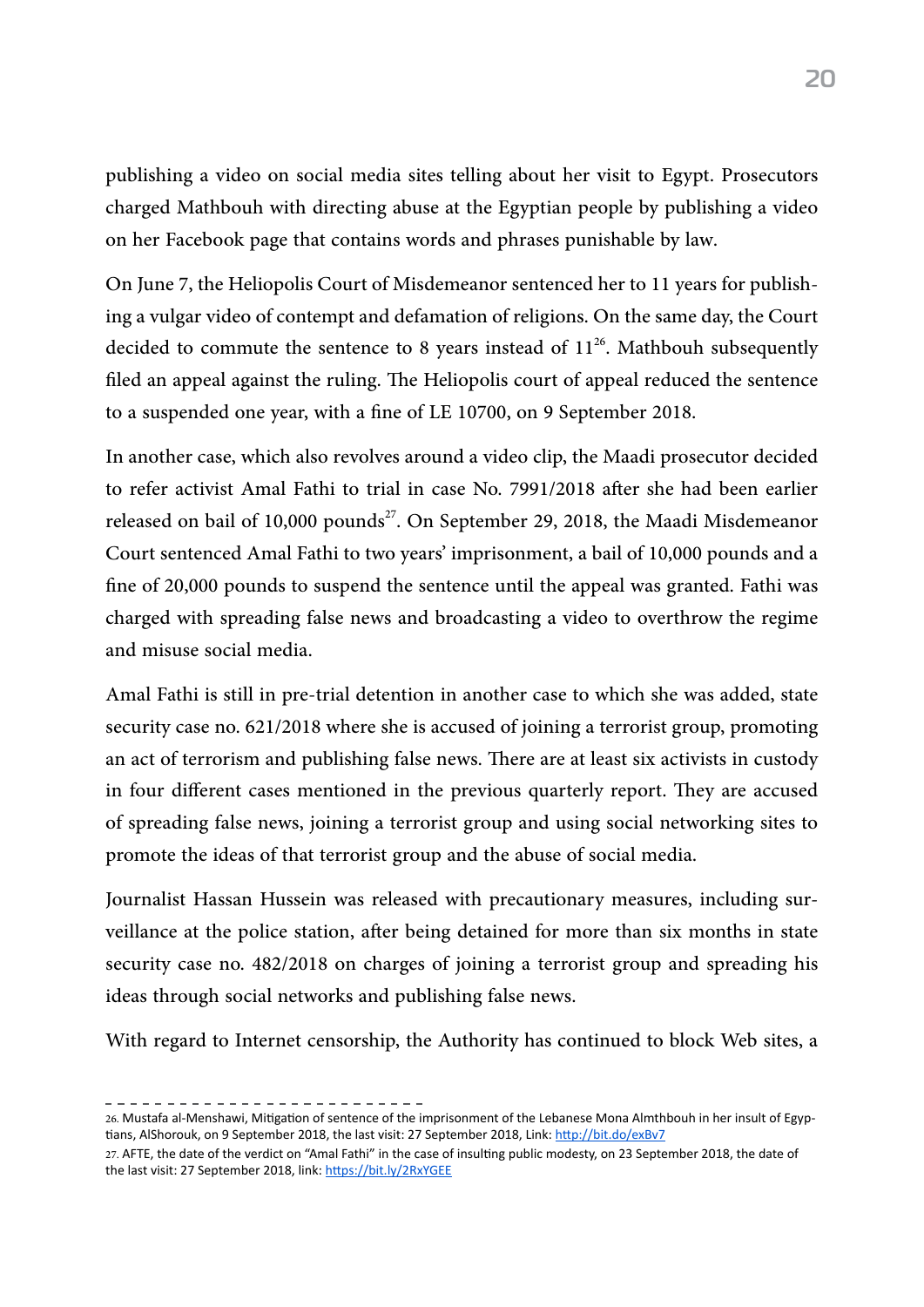practice that has been widely launched since May 2017 and has not stopped until this report was issued. Recently, sites that are newly launched are being blocked after a short period of time. The previous AFTE report documented the block of Katib website a few hours after its launch. During the third quarter of 2018, Geem site was blocked, less than a month after its launch. Geem is one of the most specialized sites in gender, sex and sexuality.

AFTE also documented the blocking of at least five other sites, ranging from press sites and technology-related sites. This brings the number of blocked sites in Egypt to more than 500 since the start of widespread interdiction.

On September 7, 2018, Raseef 22 website published a statement entitled "Forbidden to Egyptians ... Until when suppression of freedom of expression?"<sup>28</sup>, one day after being blocked in Egypt. "We have never been unaware of the" red lines drawn by the Egyptian censor to the media, and we have followed the news stories of blocking sites, just like all others interested in the field of media, but we decided to go beyond them, because the philosophy of our existence is based on crossing the red lines. There is the media of the authority and the media of the citizen. Raseef 22 is part of the media of the citizen." power and citizen's information is a part of citizen's media».

These practices follow President Sisi's ratification of the Information Technology Crimes Act, which allows blocking of sites, collective monitoring of communications and imposing full control over the Internet. AFTE expects that charges regarding digital rights will increase with the application of this law.

#### **Freedom of creativity**

With the beginning of the third quarter of 2018, the Prime Minister issued a decree on the organization of festivals or celebrations, which was published in the Official Gazette on 11 July 2018. The decree imposes restrictions on the freedom of creativity and creators. The decision prohibits the organization or establishment of any festivals

<sup>28.</sup> Raseef 22, Raseef 22 Forbidden for Egyptians ... How long will freedom of expression be suppressed? On September 7, 2018, Last visit: 27 September 2018, Link: <http://bit.do/exBwJ>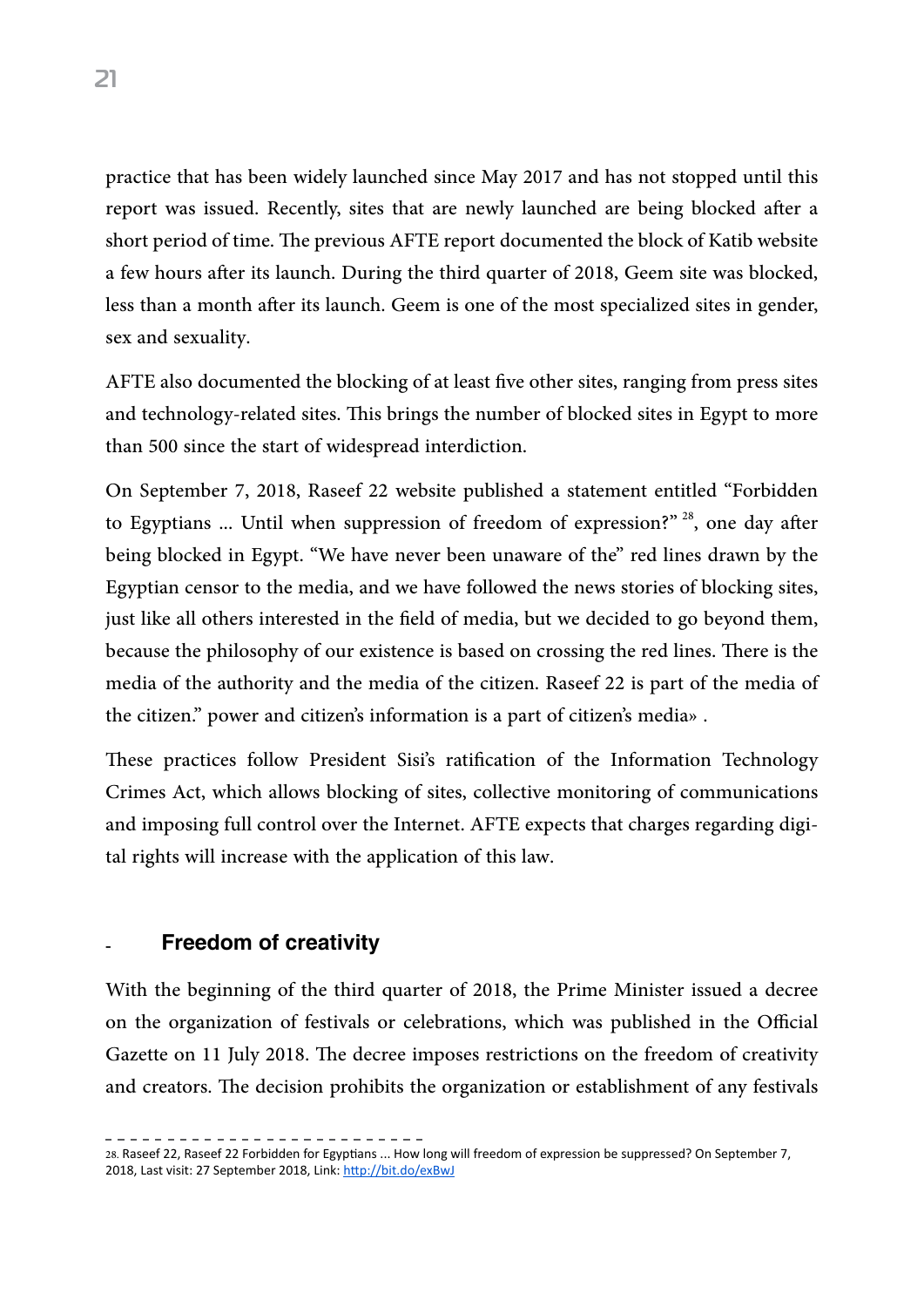or celebrations except after the organizers obtained a license from a high committee of at least 15 members headed by the Minister of Culture, and includes representatives of several ministries and bodies, a representative of the General Secretariat of the Council of Ministers, in addition to the heads of trade unions and the three heads of literary unions, the number of which was not specified $29$ .

The resolution also stipulates that the Minister of Culture is empowered to reject the application for permission to hold a celebration if he believes that it does not achieve the objectives of developing creativity, preserving the Egyptian identity, promoting cultural, economic and social development, and activating cultural exchange between Egypt and the countries of the world. The Minister of Culture may suspend the festival or revoke its license after granting it, without any conditions.

We cannot separate the Prime Minister's decision from the attacks on some festivals during the period covered by the report. AFTE documented violations that varied between preventing public shows and preventing creators from entering Egypt or deporting them. This shows the tendency of the authority to control creativity and restrict creators.

In the afternoon of 31 August 2018, a security force of 4 members of the Civil Protection entered the theater of the Beni Suef Cultural Palace, claiming that the usual inspection of security and safety precautions was carried out. The Civil Protection Force verbally abused the workers at the Palace of Culture. They also directed insults to the director of Beni Suef Culture Palace, Mohamed Abdel Wahab, and forced him to sign a statement that the Beni Suef Palace is not safe for any of its activities or reception of visitors<sup>30</sup>

As a result, the preparations for the carnival of Arabic music and singing stopped. The Civil Protection Force then prevented its public display, which was due to be shown on the same evening, although the staff at the Culture Palace sent letters to the Security

<sup>29.</sup> Mahmoud Othman, "Festivals Approved by the Authority... Legal Comment on the Decision regarding organization of Festivals or Celebrations", Foundation for Freedom of Thought and Expression, 30 July 2018, Last Date: 27 September 2018, Link: <https://bit.ly/2Od5I2R>

<sup>30.</sup> Sara Ramadan, "Commentary: How did the attack on freedom of creativity affect the Beni Suef Culture Palace?", Freedom of Thought and Expression Foundation, September 3, 2018, Last Date: 27 September 2018, <https://bit.ly/2OQXw5j>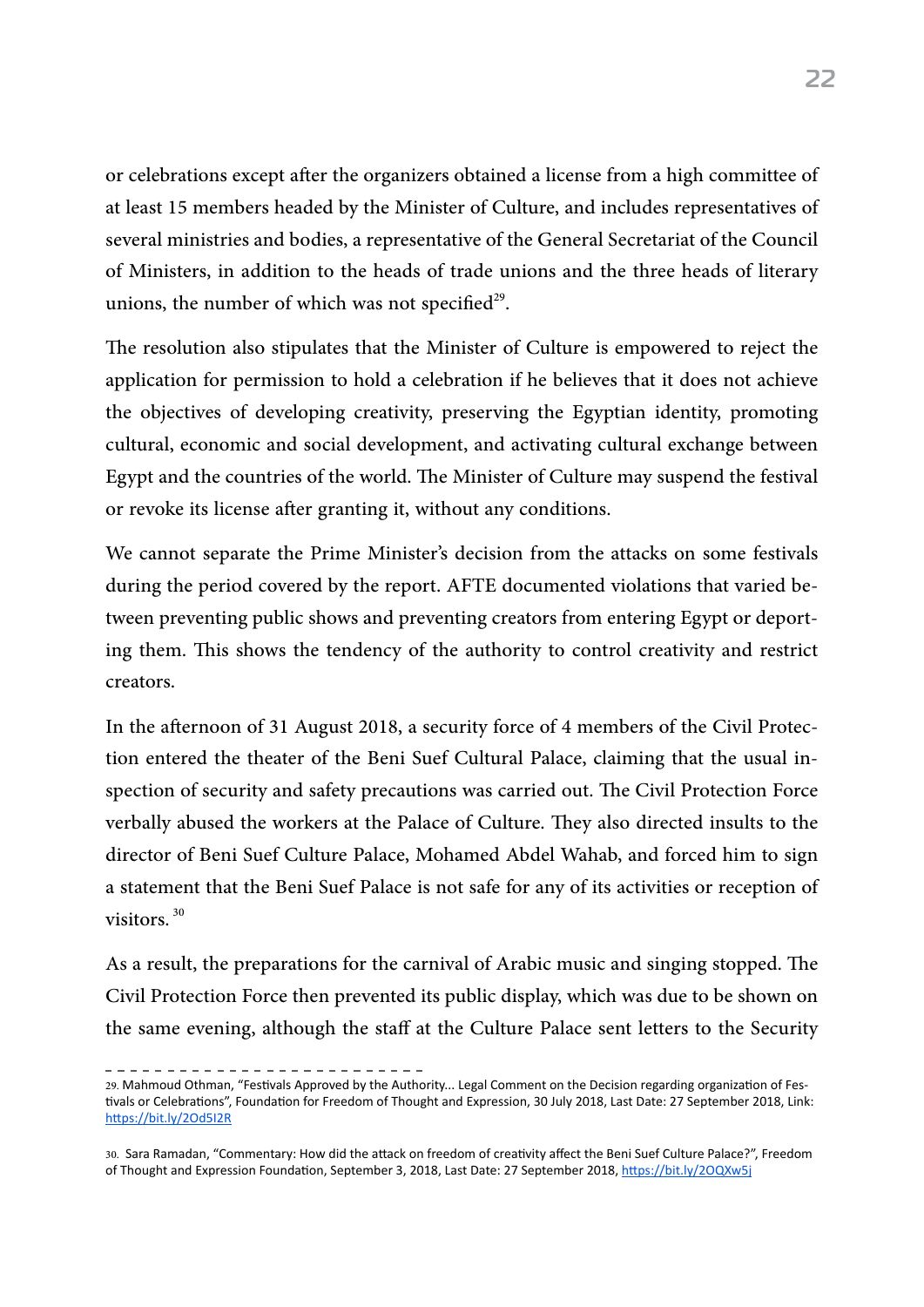Directorate to follow up the procedures, according to a phone conversation with one of the employees.

This was not the only incident associated with the banning of a festival. The official page of the Sawasia Short and Documentary Film Festival on Facebook published on September 16, 2018, stating that the festival was banned without any announcement or notice of the reasons for the ban: "We were surprised only one hour before the start of the festival with unprecedented procedures with a complaint and notification of the cinema to prevent any festival activities, despite all technical and administrative preparations and before the arrival of the invitees. We have not been officially informed so far of any reasons for the ban«. $31$ 

»After the festival management transferred the show to another hall, electricity was cut from that hall and nowhere else in Post Taufik. It is noteworthy that this is the first season of the festival, which is organized by Sawasiya Cultural Salon headed by MP Abdel Hamid Kamal.

In the second season of El Gouna Film Festival, Egyptian security refused to grant a visa to the Syrian film team "The Day I Lost My Shadow", a participant in the feature film competition. The director and co-producer of the film "Soudat Kadan" posted on her Facebook page on September 21, 2018, announcing that she was unable to attend the film because she and the actress Sawsan Arshid and producer Amira Kadaan did not obtain visas and approvals to enter Egypt. "All members of the film team "The Day I Lost My Shadow" were unable to obtain entry visas to Egypt, as the director, producer and principal actress Sawsan Arshid did not receive the visas and security approvals that allow them to enter and present the film. Since this is the first showing in the Middle East, we would have been happy to celebrate the film with the Egyptian and Elghouna audience." The film was shown in the absence of its makers.

In the same context, security forces deported Palestinian actor Ali Sulaiman from Hurghada airport outside the country after he arrived in Egypt to participate as a jury member in the feature film competition at the El Gouna Festival on 19 September 2018.

31. Sawasiya Cultural Salon, the first film festival for short films and documentaries in Suez, on September 16, 2018. Date of last visit: 27 September 2018, link: <https://bit.ly/2NMkZYQ>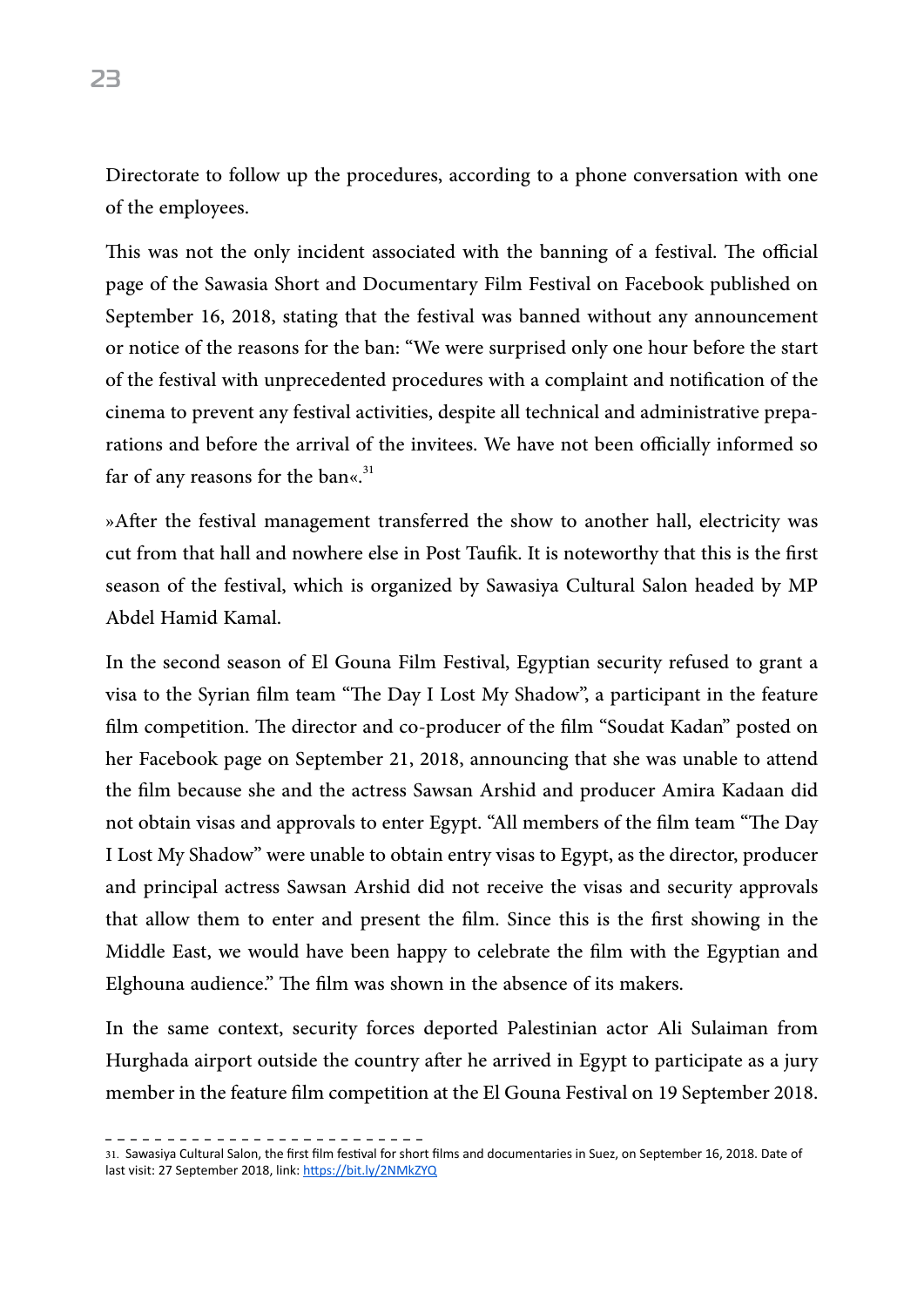Suleiman posted on his Facebook page: "Where, unfortunately the officer in charge at the airport dealt with me inhumanly and I was deported on the same plane on which I arrived from Istanbul without giving me the right to ask why I was prevented from entering beloved Egypt".

On the level of creative amateur work, the police arrested a group of amateurs for filming a short film about drugs in Ezbet Khairallah, where the official page of the Ministry of Interior on Facebook published a statement from the Cairo Security Directorate on 4 September 2018 that "8 individuals were arrested while they were filming a video without permit in violation of the provisions of the law without a permit, that included allegations of their use of drugs and trafficking, and its promotion through the web and the Internet».

The statement added that the public security sector formed a joint research team with the criminal investigation services in Cairo that was able to conduct investigations and gather information to identify the persons mentioned. The prosecution charged them with filming a video where they enacted being arrested during a raid on drug traffickers, with the intention of gaining fame, without obtaining security approval. They were also charged with carrying firearms and knives. On September 5, 2018, the appeals judge of Dar El Salaam Misdemeanor Court sentenced them to 15 days pending investigations.

Thus, the ongoing onslaught on freedom of creativity seems to have taken a new turn through the new rules for organizing festivals or celebrations, with the accompanying restrictions by the police and civil protection agencies. The current authority is likely worried of free space for art and culture in view of the President's wish to exert full control over media and culture.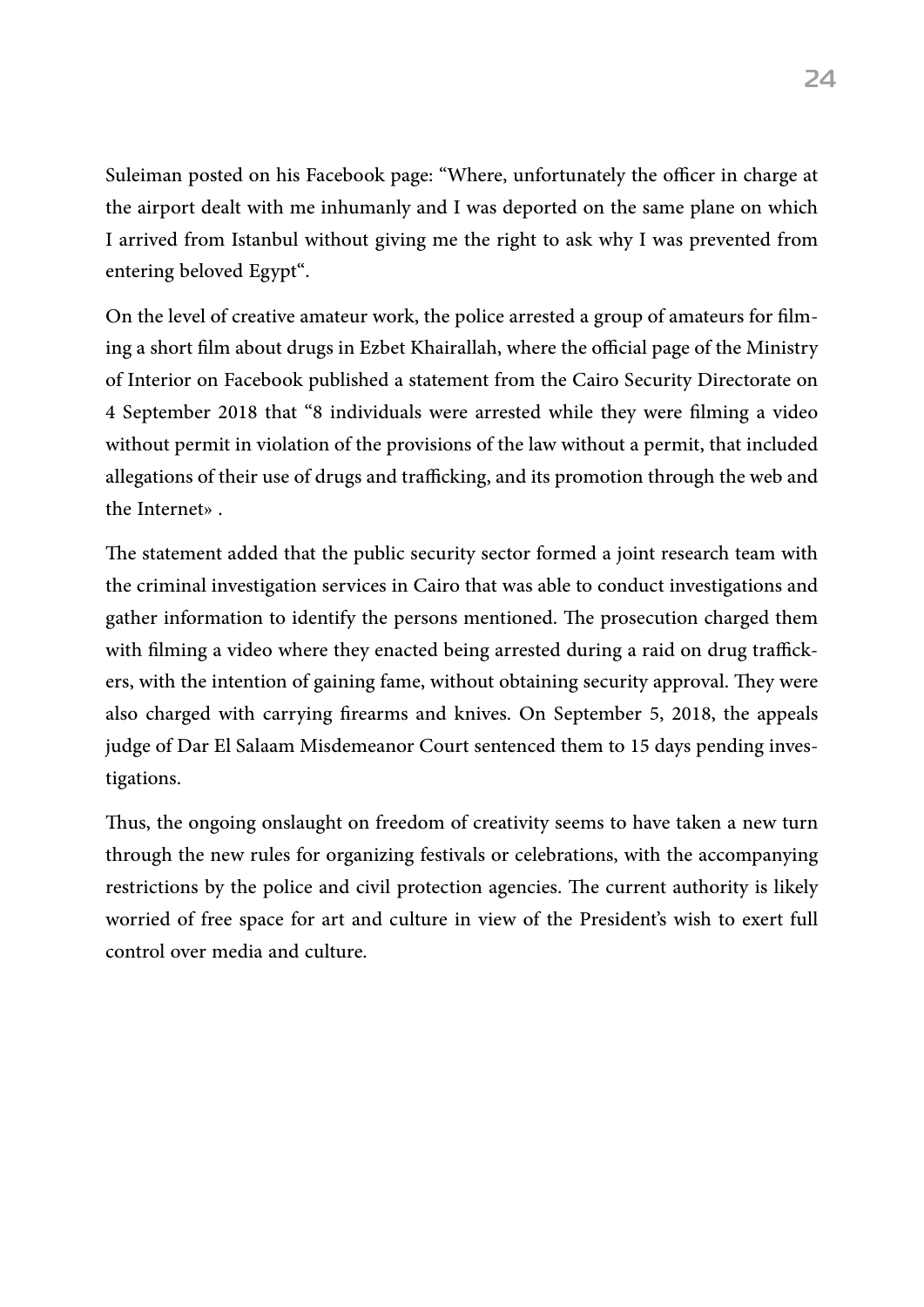# III. Recommendations regarding protection of freedom of expression

1) Egyptian authorities should immediately stop the enactment of Anti-IT Crimes Act, as it contains provisions that violate the right to privacy, freedom of information and freedom of expression.

2) Egyptian authorities should amend the media laws to ensure the independence of the press and media organizations and to abolish the articles that constrain the right of citizens to freedom of expression, most notably article 19 of the Press and Media Regulation and the Supreme Council for Media Regulation acts.

3) The Supreme Council for Media Regulation must verify the sources of financing the transactions carried out by the Egyptian Media Group, in accordance with its legally defined role, especially in light of the existence of reports linking this group with security bodies.

4) The Ministry of Culture must ensure that creators in the cultural palaces are free to innovate; it should intervene to prevent security and civil protection authorities from stopping artistic and literary activities in cultural palaces.

5) Egyptian authorities should immediately suspend the decision to form a higher committee for festivals or celebrations, which has severely affected the freedom of creators to establish cultural and artistic events.